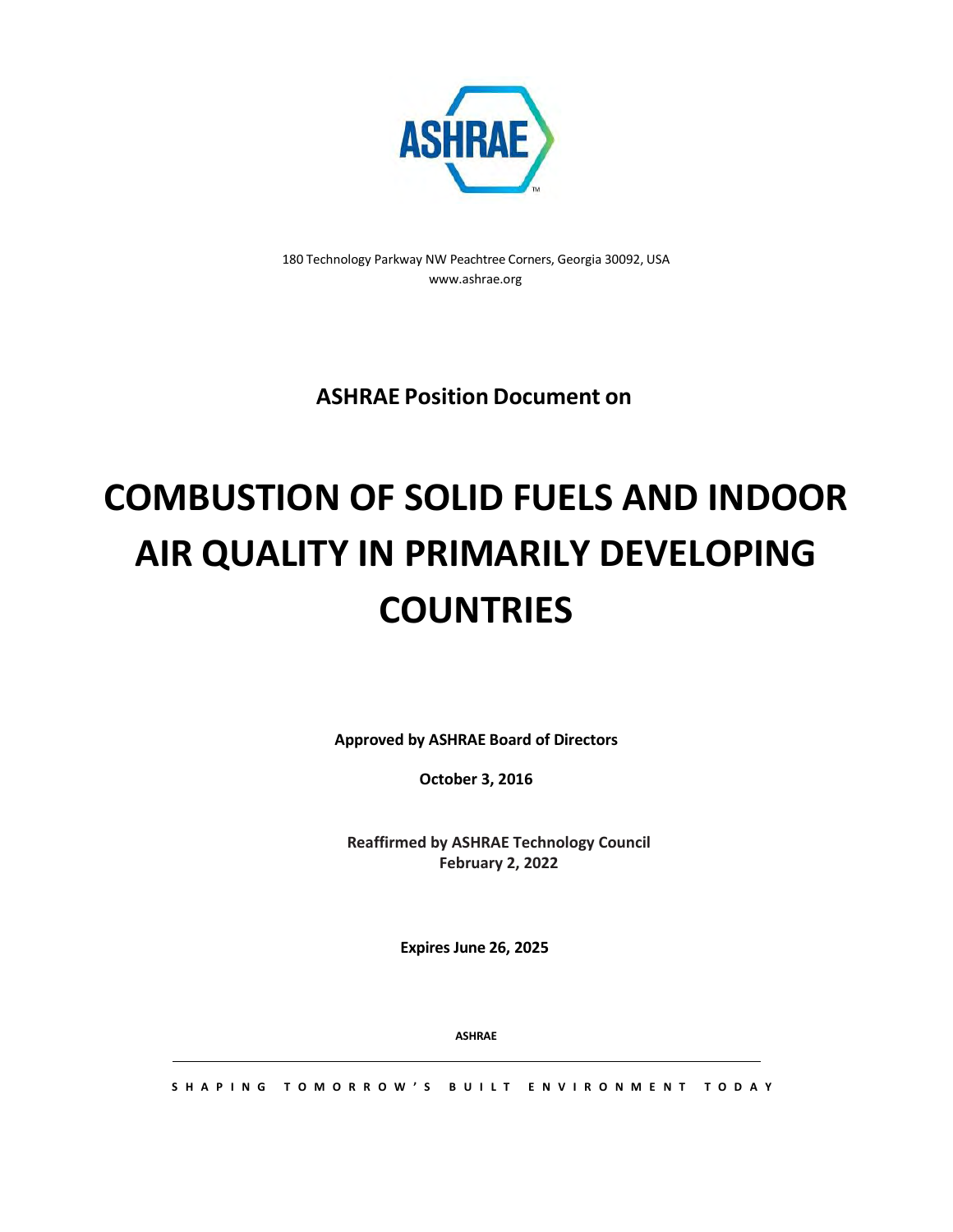## **COMMITTEE ROSTER**

*The ASHRAE Position Document on "Combustion of Solid Fuels and Indoor Air Quality in Primarily Developing Countries" was developed by the Society's Combustion of Solid Fuels and Indoor Air Quality in Primarily Developing Countries Position Document Committee formed on September 16, 2013 with Paul Francisco as its chair.*

**Paul W. Francisco,** *Chair* University of Illinois Champaign, IL, USA

**Kirk R. Smith** University of California Berkeley, CA, USA

**Jill Baumgartner** McGill University Montreal, QC, Canada

**Chandra Sekhar** National University of Singapore Singapore, Singapore

**Dean Still** Aprovecho Research Center Cottage Grove, OR, USA

*Cognizant Committees*

*The chairperson of Environmental Health Committee also served as ex-officio members.*

**Zuraimi Sultan,** *Ex-Officio Cognizant Committee Chair*  Environmental Health Committee National Research Council Canada Ottawa, ON, Canada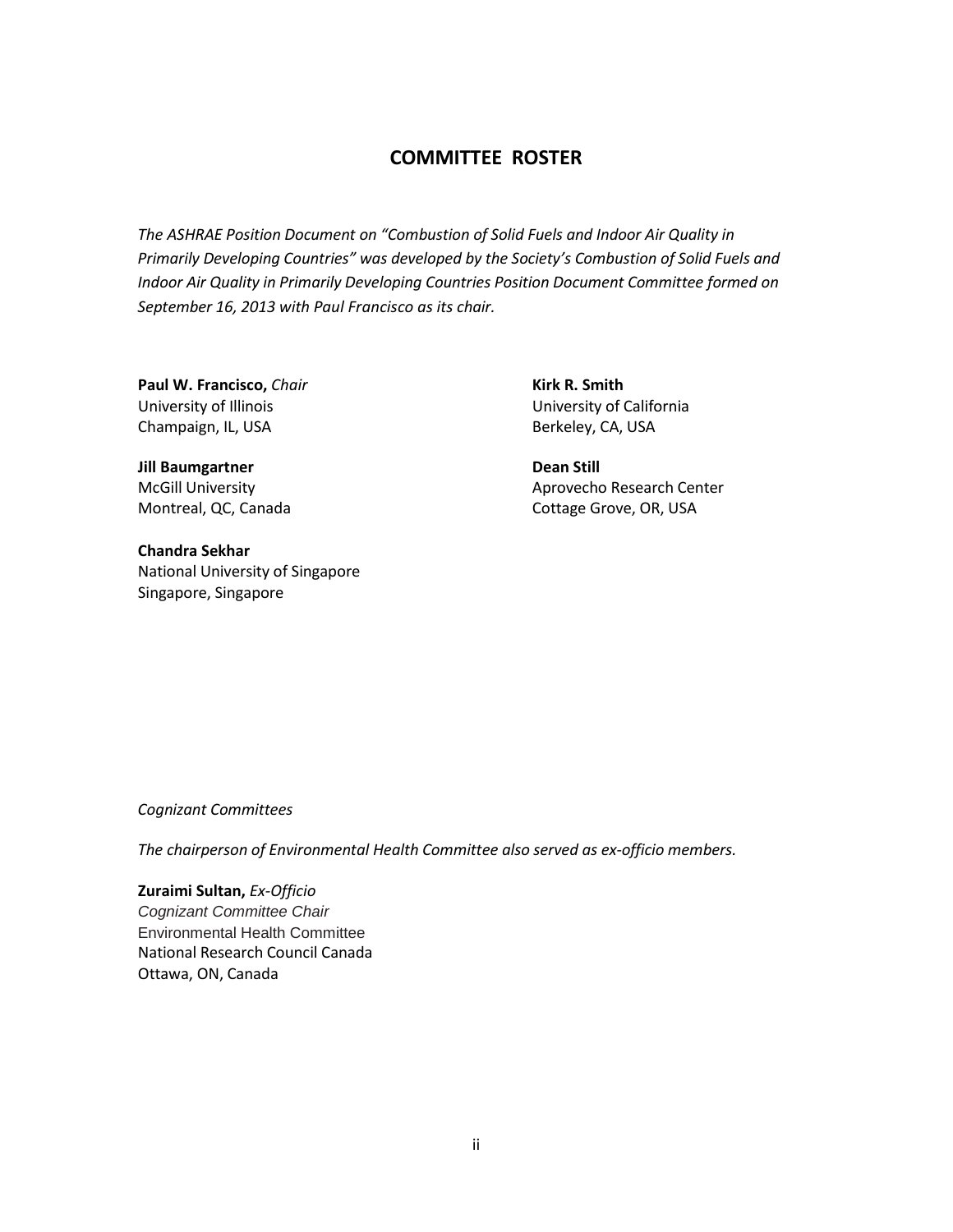## **HISTORY**

#### **of**

## **REVISION / REAFFIRMATION / WITHDRAWAL DATES**

The following summarizes the revision, reaffirmation or withdrawal dates

10/03/2016 —BOD approves Position Document titled *Combustion of Solid Fuels and Indoor Air Quality in Primarily Developing Countries*

6/26/2019—Technology Council approves reaffirmation of Position Document titled *Combustion of Solid Fuels and Indoor Air Quality in Primarily Developing Countries*

2/2/2022 - Technology Council approved reaffirmation of Position Document titled Combustion of Solid Fuels and Indoor Air Quality in Primarily Developing Countries

Note: Technology Council and the co gnizant committee recommend revision, reaffirmation or withdrawal every 30 months.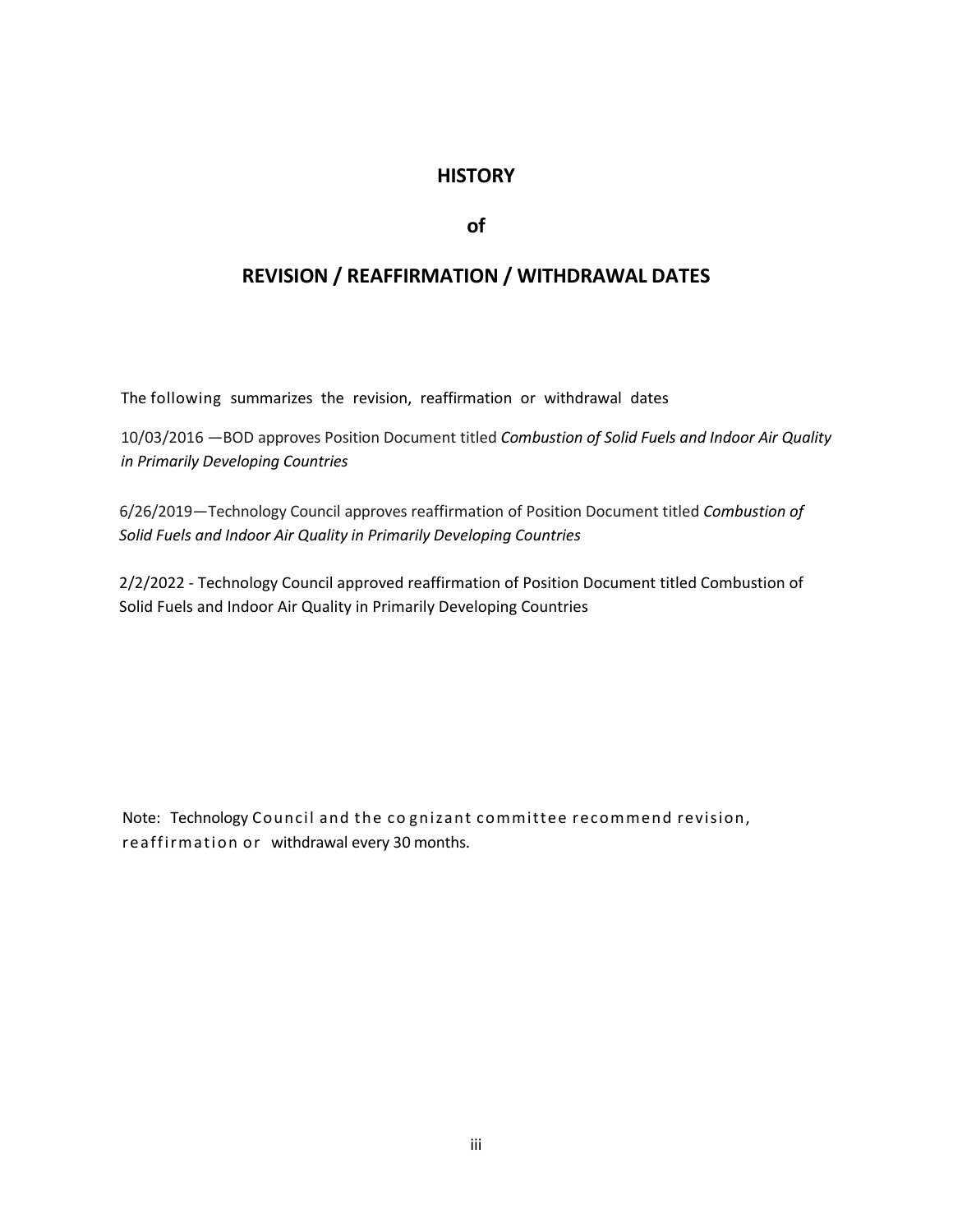## **CONTENTS**

## **ASHRAE Position Document on**

## "Combustion of Solid Fuels and Indoor Air Quality in **Primarily Developing Countries"**

| <b>SECTION</b>                                                            | <b>PAGE</b> |
|---------------------------------------------------------------------------|-------------|
|                                                                           |             |
|                                                                           |             |
|                                                                           |             |
|                                                                           |             |
|                                                                           |             |
|                                                                           |             |
|                                                                           |             |
| Appendix B - Health Effects associated with Residential Solid Fuel Use 15 |             |
|                                                                           |             |
|                                                                           |             |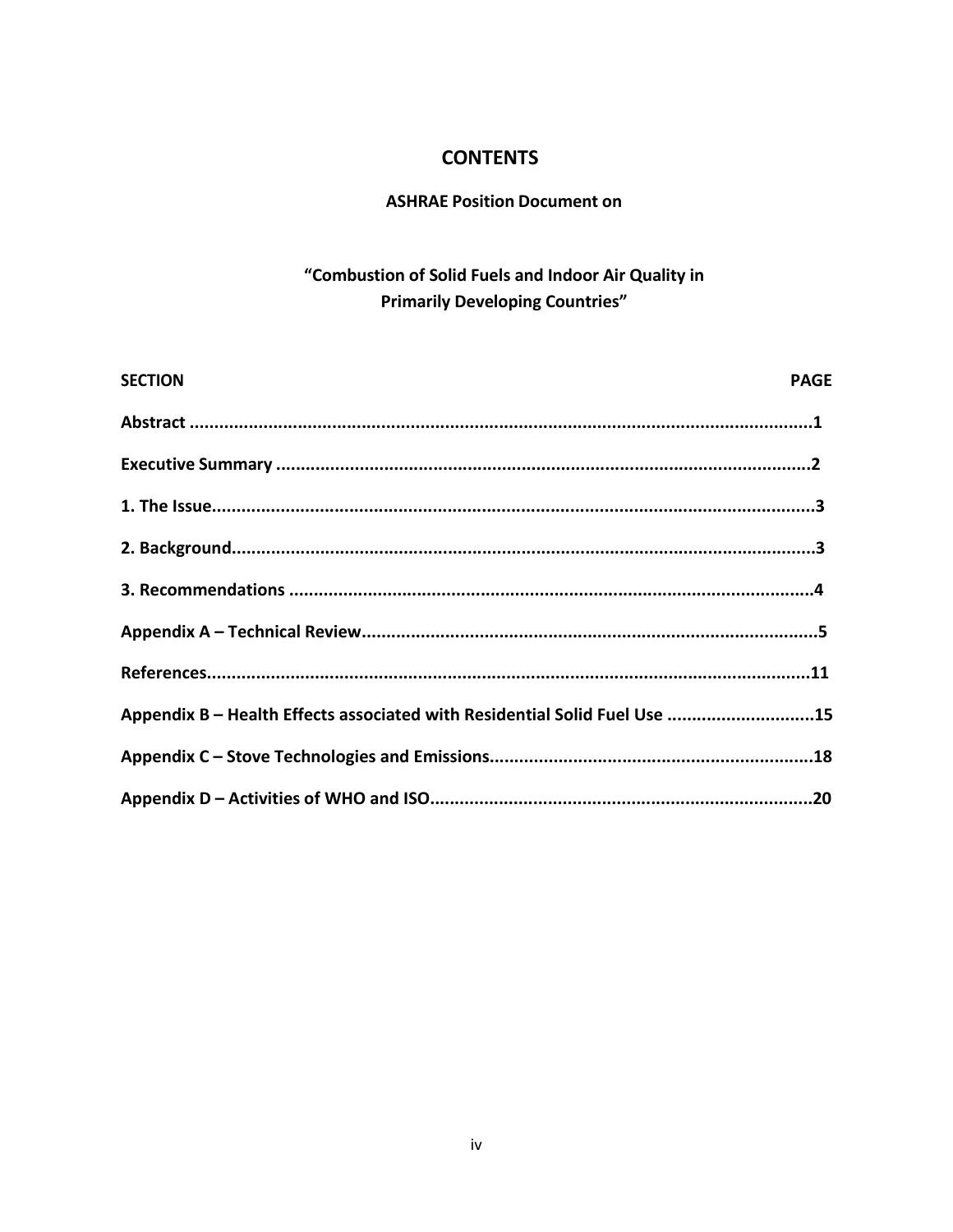#### **ABSTRACT**

Household solid fuel (biomass and coal) combustion for cooking and heating is one of the most significant contributors to the global burden of disease, especially in low- and middle-income countries (LMICs). As an organization with a focus on the standards and practice that impacts indoor air quality, ASHRAE is concerned with this issue. However, although indoor air quality is clearly within ASHRAE's purview, ASHRAE has not historically focused on LMICs and to date has not made commitments in this area. Addressing this issue requires the expertise of a broad range of fields other than ASHRAE's, making collaboration key. The recently published WHO Indoor Air Quality Guidelines describes the breadth of this issue. ASHRAE's expertise in ventilation and air cleaning technologies can be an important contributor to the ongoing efforts to solve problems related to household solid fuel combustion. ASHRAE should support other organizations through research and standards, especially related to ventilation and air exchange measurement and technologies.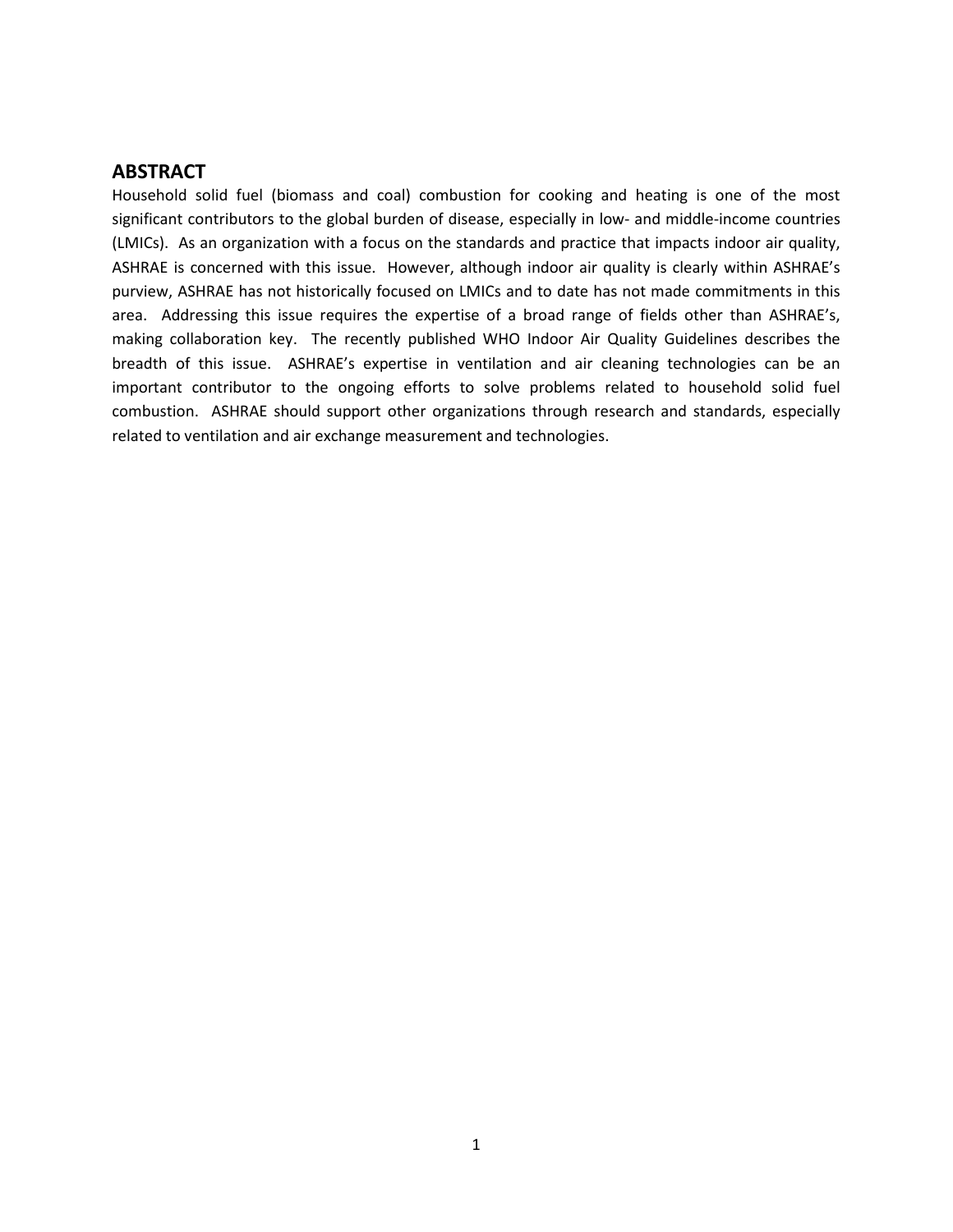## **EXECUTIVE SUMMARY**

Based on the Disability Adjusted Life Years (DALYs) approach, which includes both years lived with illness or injury and years of life lost due to premature mortality, household air pollution from solid cookfuels was found to be the largest environmental health risk and the third greatest risk factor overall for the global burden of disease, with 4.3% of global DALYs (Lim et al. 2012; Smith et al. 2014). The largest impacts are in South Asia and Sub-Saharan Africa where household air pollution from solid cookfuels is among the top risk factors of any type regionally. In Southeast and East Asia, it is within the top five risk factors. In recent years, there has been a rapid rise in scientific research and national policies have focused on the impact of more efficient stoves and cooking fuels. Global and local modeling studies have estimated the impact of household solid fuel combustion on outdoor air, which can be significant in some countries. Other efforts to address the issue include making cleaner fuels available and managing the air primarily through ventilation.

ASHRAE is not in a position to be the primary leader in this area; however, ASHRAE's knowledge base provides the opportunity to play an important supportive role with leadership in key areas.

ASHRAE's positions at present are:

- ASHRAE is committed to partnering with clean-energy organizations and initiatives to provide expertise on home ventilation strategies.
- ASHRAE is committed to supporting research on ventilation/air change measurement and air cleaning options that are feasible in locations where common equipment and supplies are not available or easily accessible.
- ASHRAE is committed to developing standard methods of test for measurements of air change that are feasible in settings where common measurement equipment and supplies are not available or easily accessible.
- ASHRAE is committed to developing guidelines for proper design to achieve effective natural ventilation.
- ASHRAE is committed to pursuing strategic alliances, through mechanisms such as MOUs, with other organizations for all activities, including technical assistance and leveraging of research funding, in order to bring knowledge of local infrastructure, cultural norms, and regional/climatic challenges.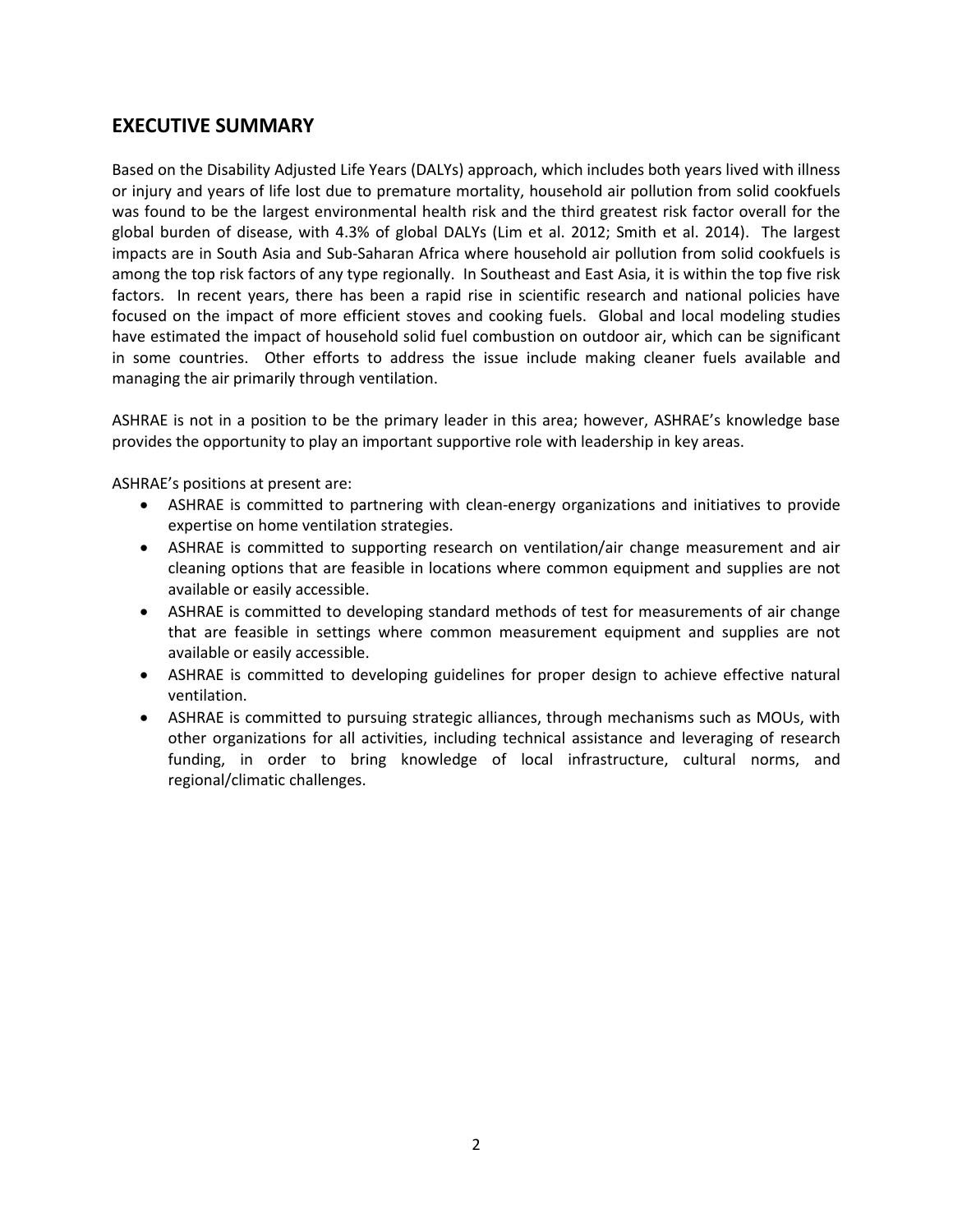## **1. THE ISSUE**

Household air pollution (HAP) from solid fuel combustion results in serious pollution and is a major component to the global burden of disease. Efforts to address the issue include improving stoves, making cleaner fuels available, and managing the air primarily through ventilation.

## **2. BACKGROUND**

Household solid fuel (coal or biomass) combustion for cooking and space heating is a widespread source of air pollution exposure. In high-income countries, households use solid fuels primarily for space heating. In other areas solid fuels are used solely for cooking, while in others, for both cooking and heating, sometimes using the same stove. Over 40% of the world's population (about 3 billion) uses solid fuel for cooking in this decade (Bonjour et al., 2013), and many of these people (approximately 1.3 billion) also live without access to electricity (UNDP).

Based on the Disability Adjusted Life Years (DALYs) approach, which includes both years lived with illness or injury and years of life lost due to premature mortality, household air pollution from solid cookfuels was found to be the largest environmental risk factor and the third greatest risk factor overall for the global burden of disease, with 4.3% of global DALYs (95% confidence interval of 3.4-5.3%) from this source (Lim et al. 2012; Smith et al. 2014). The global distribution is far from uniform, however. The largest impacts are in South Asia and Sub-Saharan Africa where household air pollution from solid cookfuels is among the top risk factors of any type regionally. In Southeast and East Asia, it is within the top five risk factors. In other developing regions it is still important, but not so large compared with other risk factors. In contrast, there are so few people cooking with coal or biomass in North America and Western Europe that the disease burden is too low to quantify. (See [http://www.healthdata.org/data-visualization/gbd-compare\)](http://www.healthdata.org/data-visualization/gbd-compare). In recent years, there has been a rapid rise in scientific research and national policies have focused on the impact of more efficient stoves and cooking fuels (for example the relatively recent shift in research priorities of the NIH, the development of cookstove standards by ISO, and the national cookstove programs of India, Nepal, and Peru). Woodfired heating has been studied mainly in North America – with a focus on Native American populations – and Europe, but is also of research and policy interest in temperate regions with access to forests. Updated wood heating stoves standards, for example, are being promulgated by the US EPA. Global modeling studies have estimated the impact of household solid fuel combustion on outdoor air, which can be significant in some countries.

Studies of air pollution exposure and household concentrations have shown that the most critical mitigation strategy is to improve the quality of the combustion process itself, as it is difficult to sufficiently reduce exposures with just a chimney or general ventilation. In fact, even outdoor cooking over an open fire will create unhealthy exposures. The recent WHO Indoor Air Quality Guidelines [\(http://www.who.int/indoorair/guidelines/hhfc/en/\)](http://www.who.int/indoorair/guidelines/hhfc/en/) specifies Emissions Rate Targets for PM2.5 and CO that are necessary for cookstoves to meet health protective air quality guidelines (http://www.who.int/phe/health\_topics/outdoorair/outdoorair\_aqg/en/). These were calculated in a probabilistic manner based on several factors including the measured distribution of air change rates in typical village households. However, there will be significant benefits from ventilation in some locations, depending on outdoor air pollution, climate, technology, infrastructure, incomes, and cultural norms.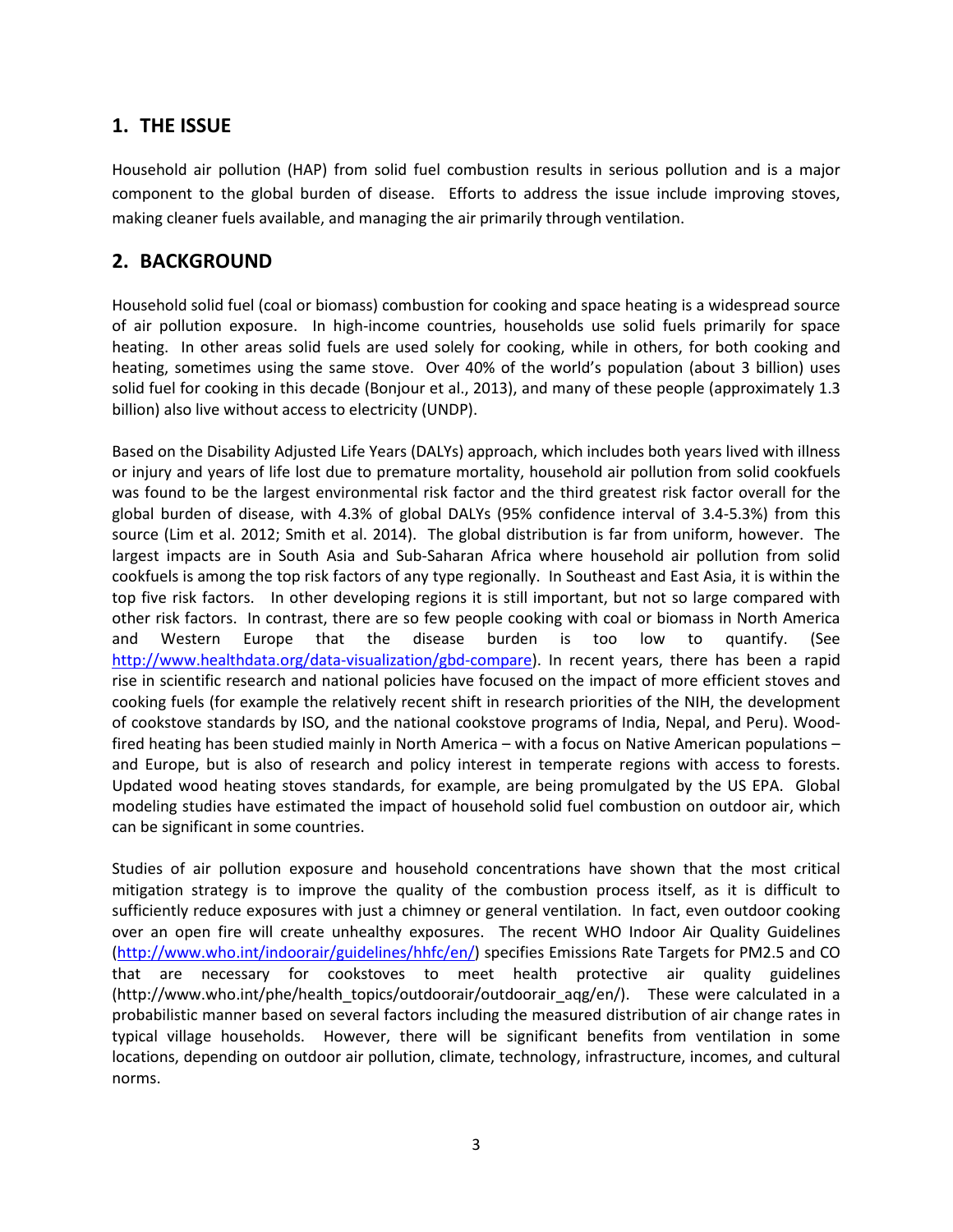Key Considerations:

- Reducing emissions is the most important factor for achieving good indoor air quality.
- The most serious impacts from household solid fuel combustion are in LMICs where cooking with solid fuels in unvented stoves is common.
- Impacts of space heating in LMICs are less well-characterized, but are coming to be better understood in developed countries which commonly use vented stoves.
- Improved combustion through modern biomass stoves is being promoted by a number of agencies
- There are many organizations working on improving combustion in these regions, and ASHRAE is not well-suited to enter this space.
- Solutions are not only technical, but also must take into consideration cultural and economic aspects.
- Clean fuels such as gas (liquefied petroleum gas and natural gas) and electricity, which already provide cooking energy to the richest 60% of the world, are starting to be provided to more of the poorest 40% and probably provide the best long-term solution for all.
- Biogas and bioethanol offer ways to obtain the clean-burning characteristics of gas using local renewable biomass sources in some areas. Biomass pellets made locally can also be burned more cleanly that loose biomass.
- Solar cookstoves can be used effectively for certain cooking tasks in some geographic areas and are often effective in institutional settings.
- Improved combustion venting, and home ventilation, can be beneficial in some locations.
- The contribution of solid fuel combustion to outdoor air pollution must be taken into account when ventilation is considered as a strategy for improving indoor air quality.

## **3. RECOMMENDATIONS**

ASHRAE's positions at present are:

- ASHRAE is committed to partnering with clean-energy organizations and initiatives to provide expertise on home ventilation strategies.
- ASHRAE is committed to supporting research on ventilation/air change measurement and air cleaning options that are feasible in locations in which common equipment and supplies are not available or easily accessible.
- ASHRAE is committed to developing standard methods of test for measurements of air change that are feasible in settings in which common measurement equipment and supplies are not available or easily accessible.
- ASHRAE is committed to developing guidelines for proper design to achieve effective natural ventilation.
- ASHRAE is committed to pursuing strategic alliances, through mechanisms such as MOUs, with other organizations for all activities, including technical assistance and leveraging of research funding, in order to bring knowledge of local infrastructure, cultural norms, and regional/climatic challenges.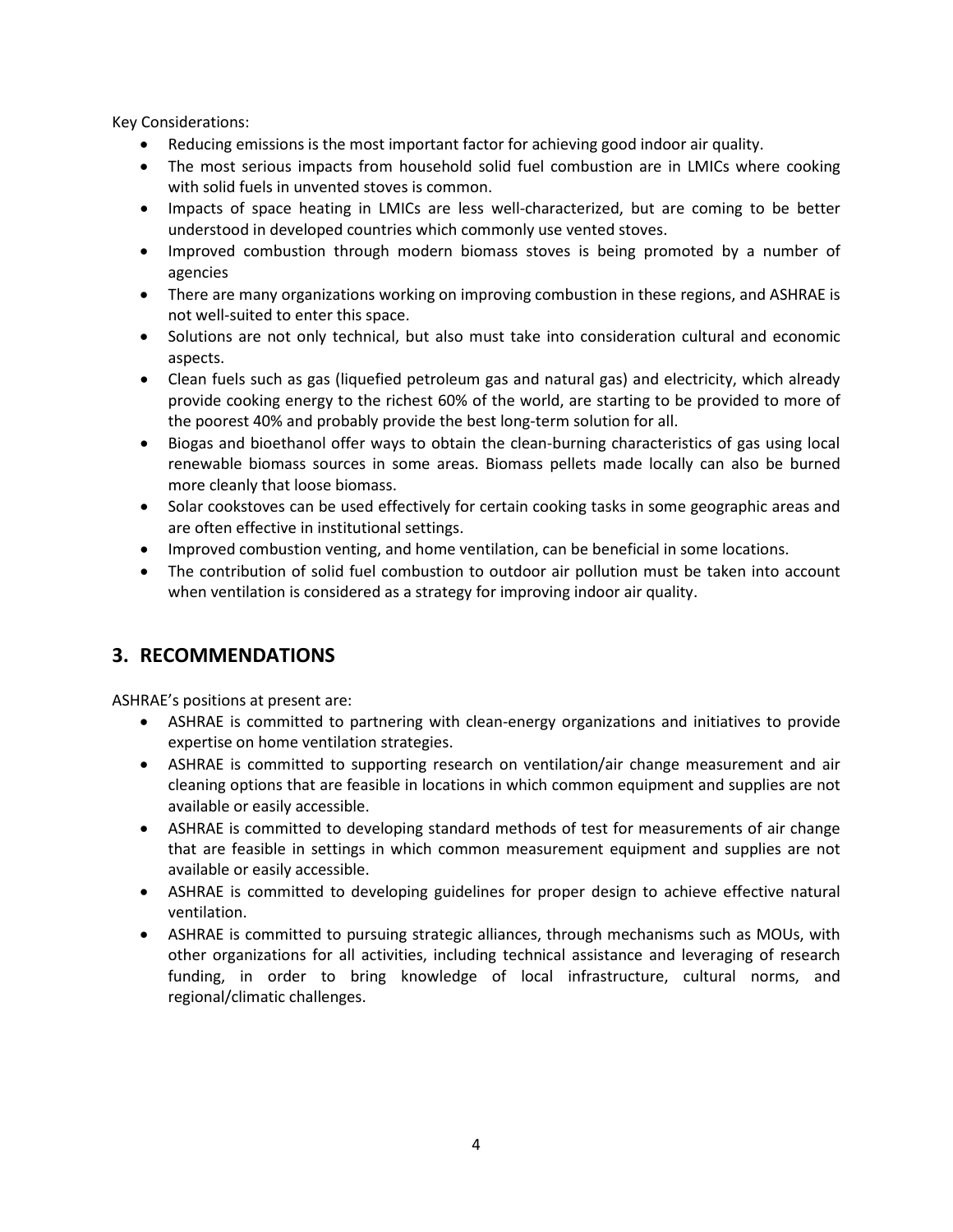## **Appendix A – TECHNICAL REVIEW**

#### A.1 Overview

It is thought that humanity began cooking with wood nearly 2 million years ago at the time we moved from the trees to living on the ground. Indeed, control of fire is probably the best transition point to indicate the change from pre-human to human state (Wrangham 2009). Today, in spite of much progress globally, about 40% of the world's population still cooks with solid fuels, with wood being joined by agricultural residues as well as coal in a few areas.<sup>[1](#page-8-0)</sup> Although 60% of households now use modern fuels – gas and/or electricity – to cook, the increase has not kept up with population growth. Indeed, today, at a worldwide population of three billion, the number of people using solid cookfuels is probably greater than at any time in human history (Bonjour et al. [2](#page-8-1)013).<sup>2</sup>

Much of this solid fuel is burned in simple stoves – often just a pit, three rocks, or a U-shaped volume in a block of clay. Locally produced metal stoves, which are also common around the world, rarely have designs that improve combustion or are made of durable materials. Although most cooking is done indoors, there are hundreds of millions who cook outdoors in courtyards or other semi-enclosed arrangements, often seasonally. Indoors or outdoors, the vast majority of such cooking is done without flues, chimneys, or other venting arrangements to remove smoke from the living environment. Given that even outdoor cooking produces unhealthy exposures to pollution in household environments, the preferred term for this risk factor is now household air pollution (HAP), not indoor air pollution (Smith et al. 2014).

The simple design of traditional biomass cookstoves combined with extreme heterogeneity of natural biomass typically results in both poor combustion efficiency (conversion of fuel chemical energy to heat and radiation) and poor thermal transfer efficiency (transfer of this released energy into the cooking vessel) and, therefore, low overall energy efficiency. Burning biomass in such conditions produces a vast range of organic and inorganic compounds mainly as incomplete combustion products. These products – here termed "smoke" – cause of most of the ill-health associated with biomass burning.

#### A.2 Health Effects

 $\overline{\phantom{a}}$ 

The health effects produced by cookstove smoke have been extensively reviewed by several international expert groups (Lim et al. 2012, WHO 2014a, WHO 2014b, GBD 2015, Smith et al. 2014). Household air pollution from cooking with solid fuels is estimated to be the largest single environmental risk factor globally, exceeding poor water, inadequate sanitation, and ambient air pollution in its burden of ill-health. Globally, evaluations by different groups estimate that between 3.5-4 million premature

<span id="page-8-0"></span><sup>&</sup>lt;sup>1</sup> Although sharing many issues with biomass fuels, coal poses additional challenges due to the great variety of coals in different areas sometimes with quite different compositions, including in some cases toxic contaminants such as sulphur, arsenic, fluorine, lead, mercury, etc. This report does not address these additional hazards of coal, but readers are referred to the review in WHO, 2014b.

<span id="page-8-1"></span><sup>&</sup>lt;sup>2</sup> Most research that has been done on the topic of residential solid fuel use has been in the cooking context and so that is the primary focus of this discussion. Readers are referred to Chafe et al. , 2015 for further discussion.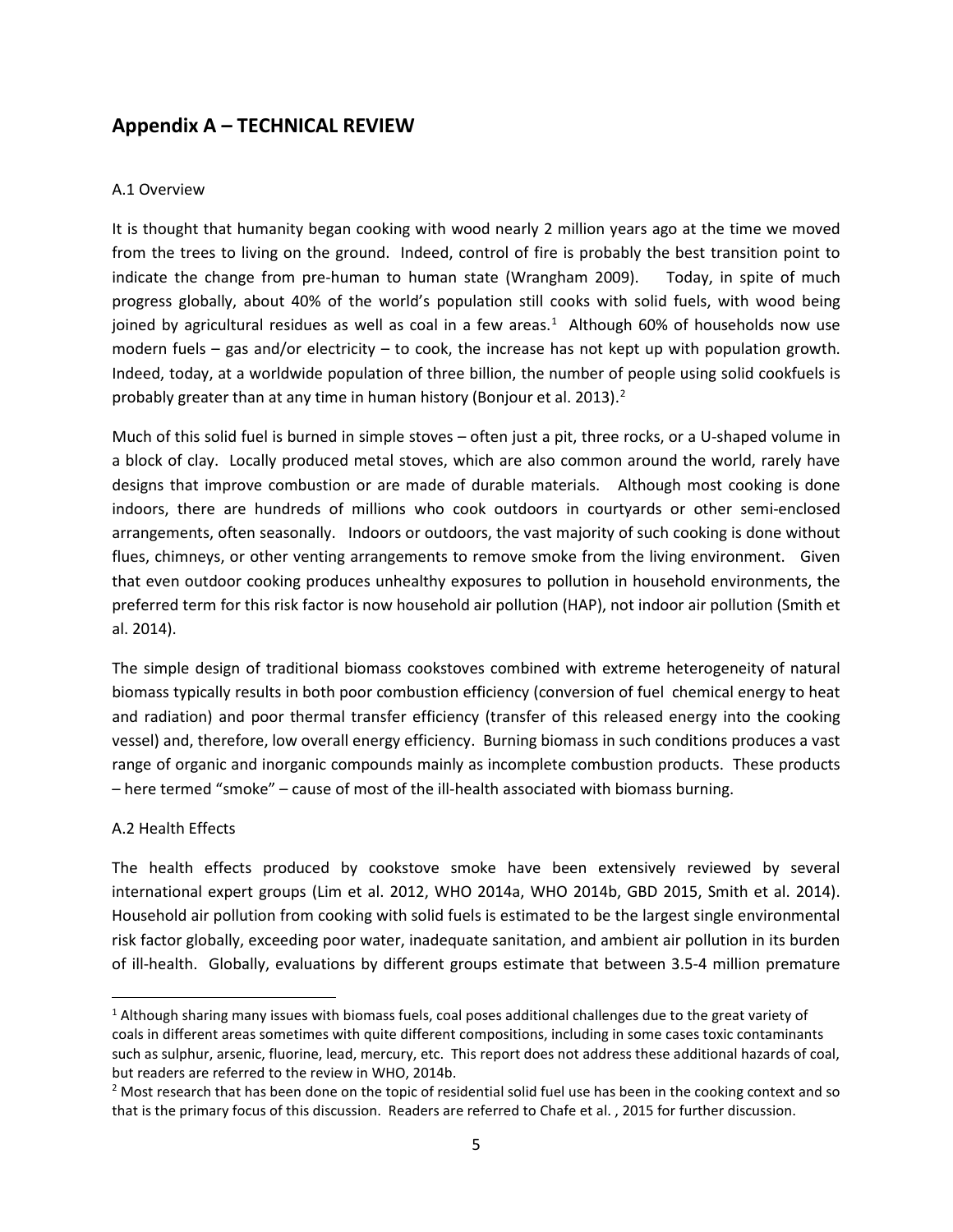deaths annually are attributable to HAP, with individual estimates overlapping in terms of their uncertainty bounds (see Figure 1). In a number of poor countries, HAP is the greatest risk of all, exceeding the risks of smoking, malnutrition, and blood pressure, but in nearly all poor countries it is among the top 4 risk factors, even including unsafe sex or risks for malaria.<sup>[3](#page-9-0)</sup> These estimates are based on reviews of the global epidemiological literature indicating that significant proportions of six major diseases can be attributed to household air pollution: pneumonia in young children and, in adults, chronic obstructive pulmonary disease (COPD), heart disease, stroke, cataracts, and lung cancer. There is substantial additional evidence of other effects as well, including other cancers, still birth, low birth weight, birth defects, prematurity, tuberculosis and cognitive impairment. As these are well-established already as health impacts of smoking, it is likely that with more research they will be firmly associated with HAP as well since those now linked to HAP are also largely the most important impacts from smoking. Appendix B briefly summarizes the evidence supporting an association between HAP and a number of adverse health impacts in children and adults.



Figure 3. Deaths attributable to HAP in 2012, by disease



Percentage represents percent of total HAP burden (add up to 100%).

HAP: Household air pollution; ALRI: Acute lower respiratory disease; COPD: Chronic obstructive pulmonary

disease; IHD: Ischaemic heart disease.

 $\overline{\phantom{a}}$ 

#### **Figure A1. Deaths Attributable to HAP in 2012, by Disease.** (*Source - WHO - Burden of disease from Household Air Pollution for 2012* (WHO 2014a))

Among the thousands of chemicals found in woodsmoke, hundreds are hazardous including organic compounds known to be mutagens, immune system suppressants, inflammation agents, central nervous system depressants, cilia toxins, endocrine disrupters, and neurotoxins. Several others are firmly established as human carcinogens, including benzene, formaldehyde, poly-aromatic hydrocarbons, and dioxin (Naeher et al. 2007). In addition, there are toxic inorganic pollutants such as carbon monoxide and nitrogen oxides. Minus nicotine, woodsmoke is much like that from burning tobacco and, as noted in Appendix B, the health impacts are quite similar in type, if not in quantity.

As in studies of the health impacts of tobacco smoke, the best single indicator of the health risks of HAP is thought to be  $PM<sub>2.5</sub>$ , particles under 2.5 micron in size, which penetrate deep into the lung. Second in importance for health is probably carbon monoxide. In general, the two pollutants are thought to

<span id="page-9-0"></span><sup>3</sup> Institute of Health Metrics and Evaluation, Global Burden of Disease website: http://www.healthdata.org/results/country-profiles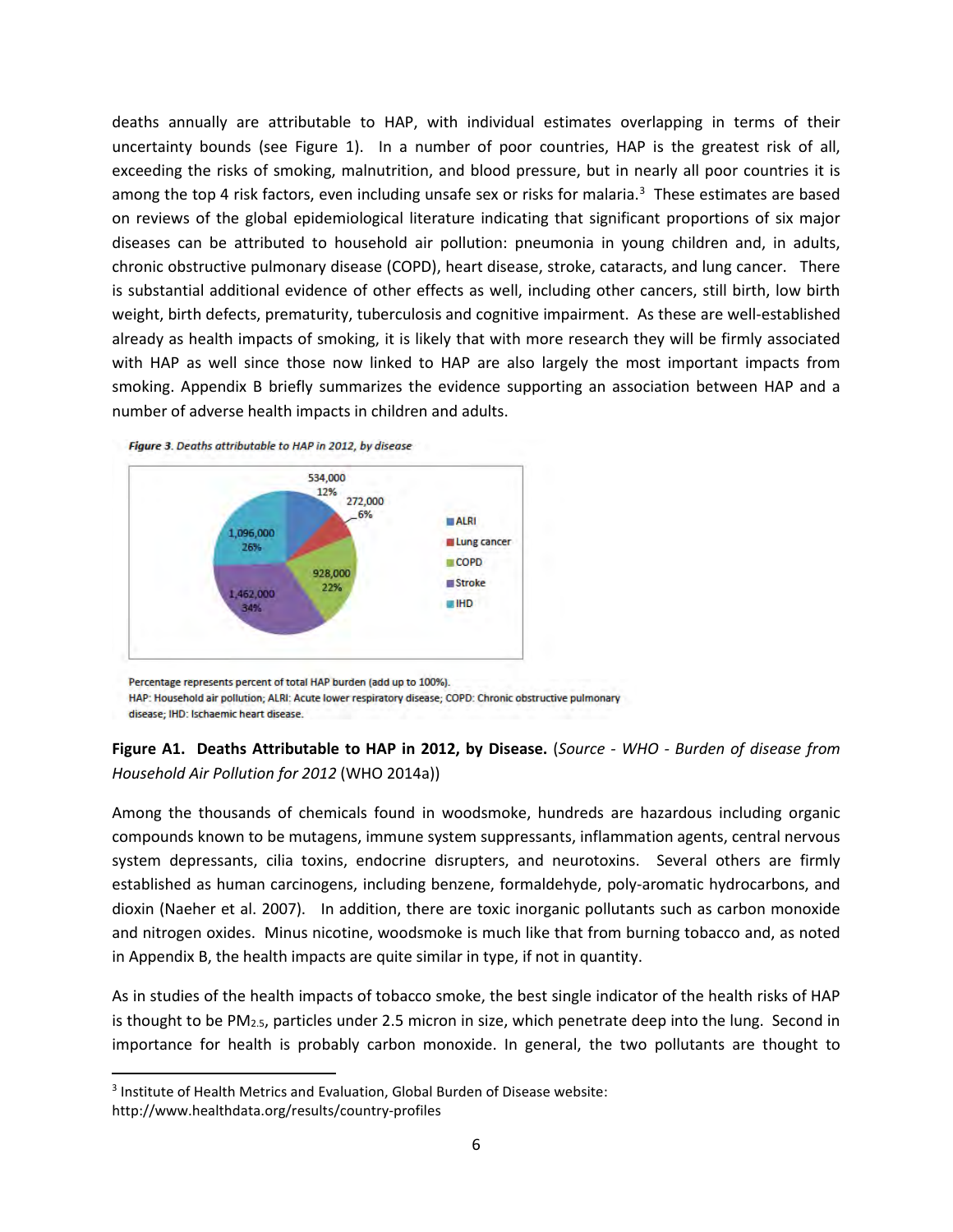produce different health effects. As measured in woodsmoke, however, it should always be recognized that they are just indicators of a large range of other health-threatening pollutants that are in the smoke.

Because of the vast array of traditional biomass fuel types and stove characteristics, not to mention size, shape, and moisture contents in fuels used across the world in different seasons, there is not good characterization of "average" traditional stove emissions. Nevertheless, measurements show that typical wood-fired traditional cookstoves release PM<sub>2.5</sub> equivalent to 300-500 cigarettes being smoked per hour.

The vast majority of all cooking in the world is done by women, who also are nearly always the primary caregivers for infants (children before walking age). As a result, these two groups receive the highest exposure to cookstove smoke, although older children and men are also exposed. As a result, a perfect storm of risk is created: a highly polluting activity, done multiple times daily, at times and places when the most vulnerable people in the world are present – poor women and their youngest children.

#### A.3 Outdoor Air Considerations

It is now recognized that in many countries, household solid fuels are a major source of ambient particle pollution as well as exposure to particulate matter by people in the immediate household environment. Merely exhausting the smoke to outside does not eliminate its hazard. It comes back into the house, goes next door, pollutes the village air, and travels downwind to become part of the background pollution that can affect vast areas in some countries. For example, in India, household biomass use has been estimated to be responsible for 25-50% of all ambient particle pollution in the country in recent studies (Lelieveld et al. 2015). In Northern China, similar percentages have been estimated (Lelieveld et al. 2015, Liu et al. 2016). Table 1 shows examples of measured outdoor winter-time PM<sub>2.5</sub> levels from six studies in five countries. This table shows that average winter-time outdoor  $PM_{2.5}$  levels have been measured as high as 250-450 μg/m<sup>3</sup>, in Ulaanbaatar, Mongolia, and that outdoor levels are often very high in other locations. These high levels are in contrast to those found in other locations such as Kocaeli City, Turkey, with a measured average of about 22  $\mu$ g/m<sup>3</sup>, or New York City, with a measured average of about 17  $\mu$ g/m<sup>3</sup>.

The very high levels of  $PM_{2.5}$  in some locations during winter is heavily influenced by heating, showing that there are significant climate considerations regarding the impacts of solid fuel use on outdoor air. Annual levels may be much lower, especially in locations where heating is needed less. Brauer. et al (2016) reports that the rural and urban mean annual concentrations of PM2.5 in Uganda is 18  $\mu$ g/m<sup>3</sup>, in Rwanda is 17 μg/m<sup>3</sup>, in Mexico is 12 μg/m<sup>3</sup>, and in Sri Lanka is 17 μg/m<sup>3</sup>. Biomass burning from cooking has been shown to contribute 2.8  $\mu$ g/m<sup>3</sup> in southern sub-Saharan Africa. South Asia showed the highest regional concentration of outdoor PM2.5 from household cooking (8.6  $\mu$ g/m<sup>3</sup>) (Chafe et al. 2014).

Clearly, when outdoor levels are extremely high, ventilation will be of little value since the makeup air will also be heavily polluted. Since the outdoor levels are often largely due to the use of the stoves of interest, solving the outdoor problem requires making the stoves much cleaner which in turn would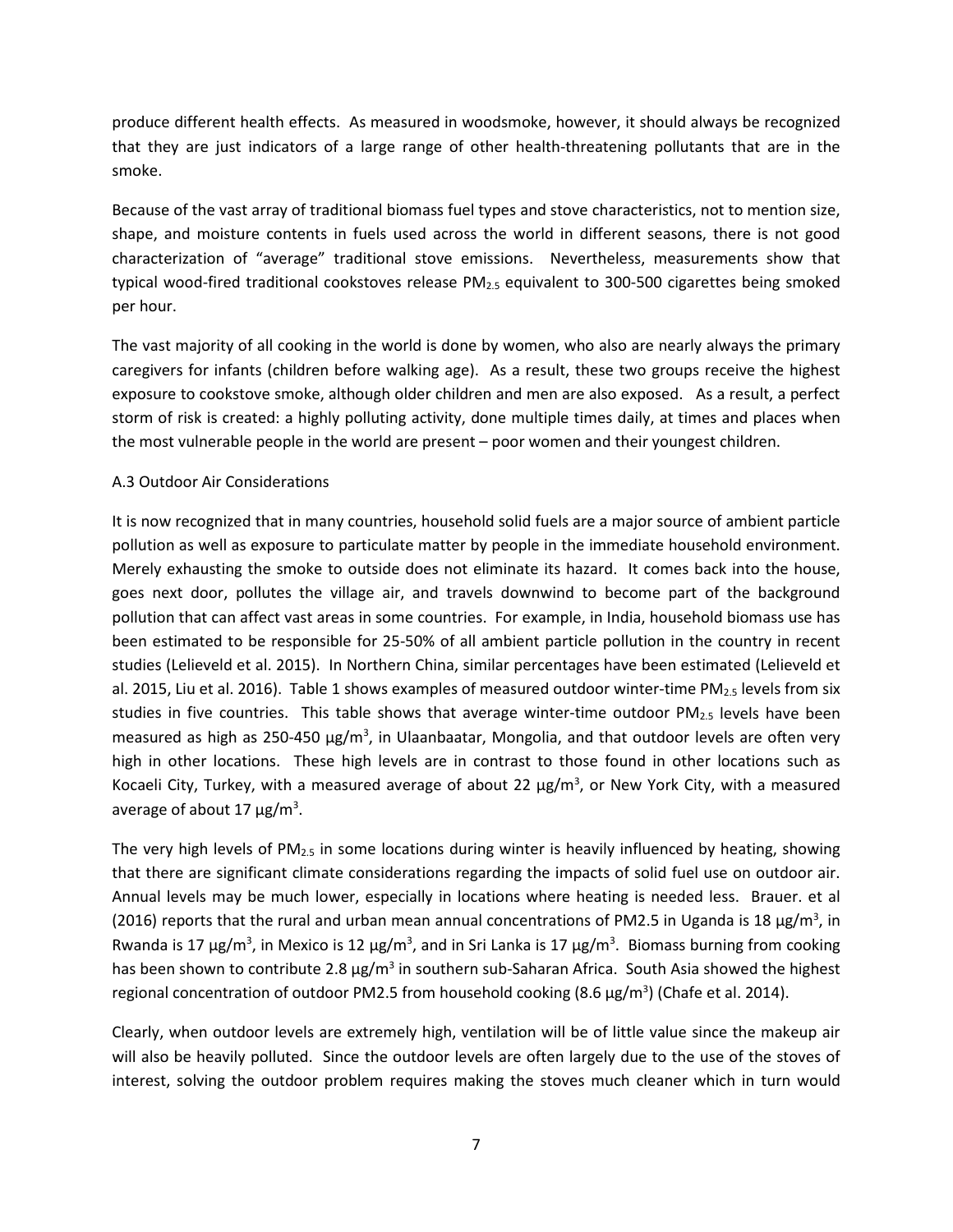mean that there would be less pollution that ventilation would need to remove and therefore ventilation would be less necessary.

| Location                                        | Sample                          | Time period                      | Range or average, $\mu$ g/m <sup>3</sup> |
|-------------------------------------------------|---------------------------------|----------------------------------|------------------------------------------|
| Ulaanbaatar, Mongolia<br>(Ochir et al. 2014)    | <b>Four locations</b>           | Jan. 22 – Mar. 2, 2013           | 280-450                                  |
| Shaanxi province, China<br>(Zhu et al. 2010)    | Three rural sites               | Winter, 2007-2008                | 268                                      |
| Agra, India (Massey et al.<br>2012)             | At five urban roadside<br>homes | Winter, 2007-08 and<br>2008-09   | 212                                      |
|                                                 | At five urban homes             |                                  | 157                                      |
| Guangzhou City, China<br>(Huang et al. 2007)    | Nine sites                      | Winter, 2004-2005                | 124                                      |
| Koaceli City, Turkey<br>(Pekey et al. 2010)     | At 15 homes                     | Dec. 16, 2006 - Jan.<br>20, 2007 | 22                                       |
| New York City, NY, USA<br>(Kendall et al. 2002) | At 8 homes                      | 12 days in winter                | 17                                       |

Table A1. Measured outdoor  $PM<sub>2.5</sub>$  concentrations in various locations around the world.

The community effect of household air pollution has several major implications. First, it indicates that simple venting is not a widespread solution in that it just moves the smoke from one place to another instead of eliminating it. Second, it indicates that community solutions should be sought – just providing clean fuels to a few homes in a village may not have much health benefit if they are receiving smoke exposures from their neighbors. Third, it indicates that cleaning up household combustion must be part of any strategy to address the severe ambient pollution that plagues countries like India and China.

#### A.4 Technological Approaches/Stove Design

There are three major approaches to reducing the health impacts of HAP globally. As use of solid fuels is a problem primarily of poverty, the first approach is just to hope that development will take care of it. Unfortunately, although the number of people using modern clean fuels has steadily risen with development, the total using solid fuels has not fallen overall for decades, although it is improving in some areas such as China. This approach is thus not working.

The second major approach is to attempt to burn biomass fuels more cleanly, to "Make the Available Clean" (Smith and Sagar 2014). Everything else remaining the same, better energy efficiency means less fuel burned and thus less smoke. Designing and disseminating more efficient stoves is one approach. Improving fuel efficiency is almost always beneficial and has other benefits beyond reducing pollution such as reducing impacts on forests and fuel gathering time for women, and, where fuels are purchased, saving money. Unfortunately, however, the needed reduction in smoke emissions to bring  $PM_{2.5}$  down to acceptable levels is an order of magnitude, or more, greater than what can be achieved by simple improvements in fuel efficiency. Thus, what is needed is redesign of stoves to improve combustion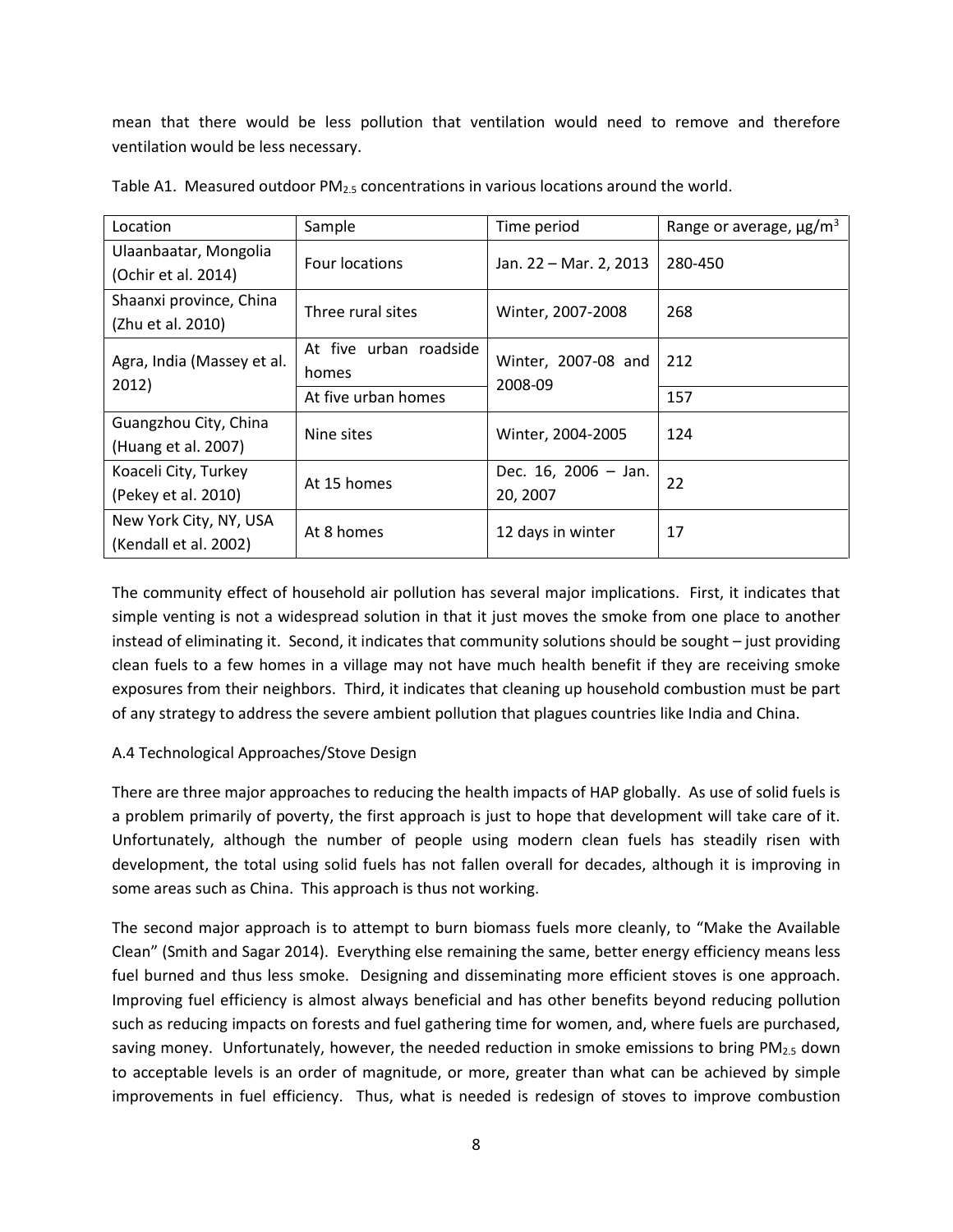efficiency (the percent of fuel chemical energy that is converted to heat and radiation during combustion)<sup>[4](#page-12-0)</sup> – perhaps well above 99% as is common with gas and liquid fuels. Although much progress has been made, such efficiency improvements have been an insurmountable challenge using unprocessed biomass available easily via gathering. Even the best available unvented loose-biomass stoves produce  $PM_{2.5}$  at rates that are higher in lab tests than are allowable to protect health according to the WHO, never mind in real households (WHO 2014b). Nevertheless, the attraction of using local biomass as fuel continues to drive innovation in this arena. The best available loose-biomass stoves vented with chimneys have been able to meet the WHO Intermediate Indoor Air standard for PM<sub>2.5</sub> (see Appendix C for a description of stove technologies and Appendix D for a discussion of WHO activities) in lab conditions (Still et al. 2015a), though field testing has yet to be completed to determine whether the stoves can be successful in real world conditions.

As with fuel efficiency in automobiles, there is typically a large gap between expectations from lab results and those achieved under conditions of actual use (Carter et al, 2014). Bridging this gap – making stoves sufficiently robust and improving testing protocols such that field performance more closely matches lab results – is another urgent need.

The third major approach is to accelerate the historical trend for households to move to clean fuels over time, i.e., to gas and electricity, i.e., to "Make the Clean Available" (Smith and Sagar 2014). Due to the lack of contaminants, uniformity of composition, and ease of premixing with air, nearly any gaseous fuel can be burned quite cleanly with inexpensive stoves. Liquefied petroleum gas (LPG) and natural gas are the primary modern gaseous fuels that today provide clean cooking worldwide. There are financial and infrastructure barriers to making them available for a larger proportion of the world's poor, but the health advantages of doing so are substantial. In addition, electric induction stoves have brought the efficiency of electric cooking into a range that they are now being promoted in poor populations with access to electricity in some countries.

In the interstices of the two large-scale approaches are a range of technical innovations that can play roles in reducing exposures from fuels. Gas fuel from local sources is one such approach. Primary among these is biogas made from anaerobic digestion of animal dung to produce a methane-rich fuel. This has made some impact in India and China and shows promise for further expansion. Less well developed to date, but also showing progress, is bio-ethanol from fermentation of cassava, sugar cane, or other plantation crops. Ethanol has been shown to burn quite cleanly in household stoves, but the main concern is how competition from other sectors would affect its price to households. Finally, processing biomass into pellets provides a fuel that can be burned much more cleanly than loose biomass due to being uniform in size, shape, composition, and moisture and thereby allowing optimization of stove design for combustion efficiency. To rely on biomass pellets, however, would require development of local fuels cycles including central collection of biomass.

Solar energy shows promise for some cooking needs, but is hampered at present by lack of affordable energy storage to enable cooking when the sun is low or at night, which is the primary need in most

 $\overline{\phantom{a}}$ 

<span id="page-12-0"></span><sup>4</sup> Often approximated by the fraction of fuel carbon converted to CO2,- i.e., modified combustion efficiency (Jetter et al., 2012)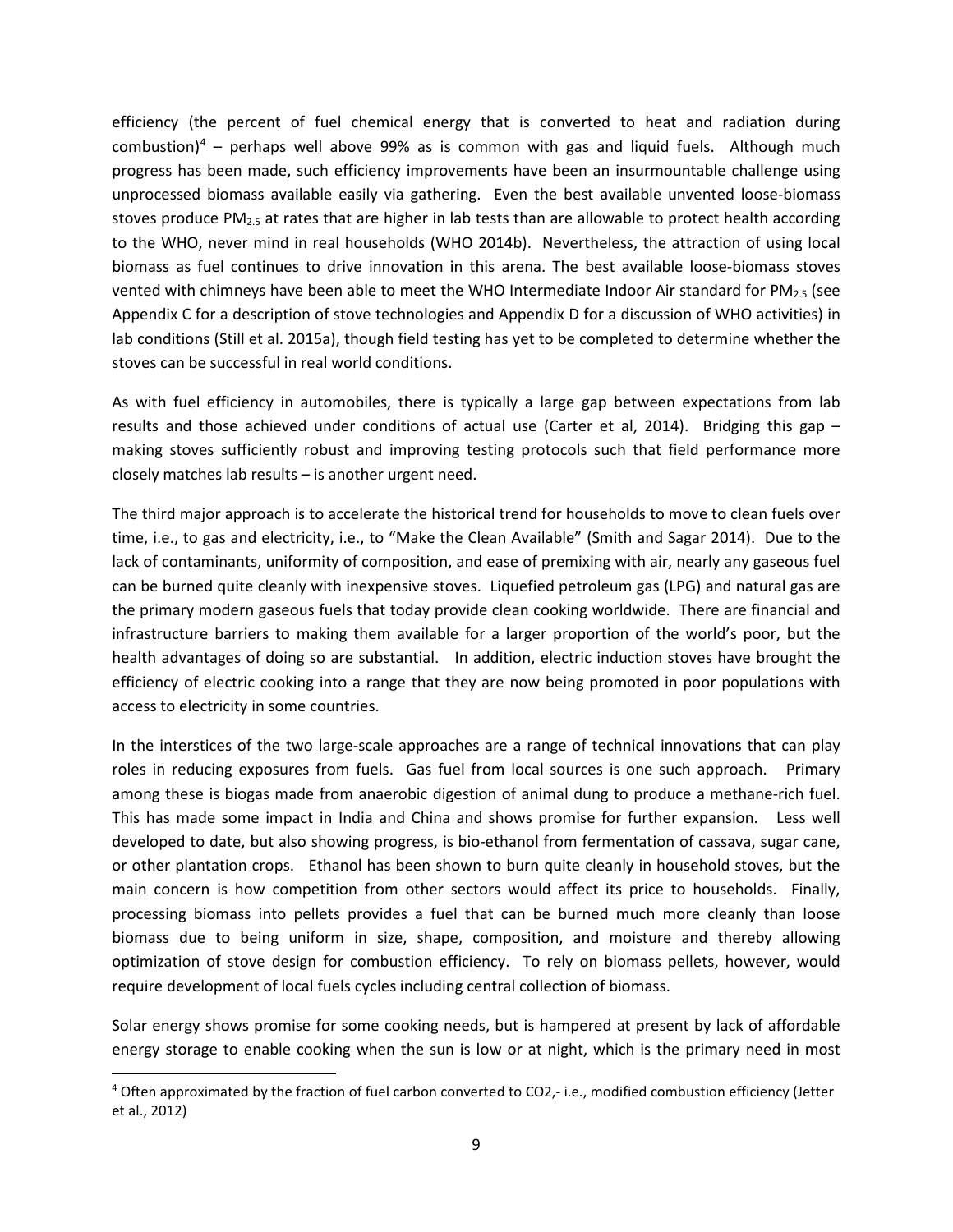households globally. Institutional cooking with solar energy using steam or hot oil storage, however, is practical in many areas.

One major research need in the field of solid fuel stoves is estimation of *in-situ* air change rates, especially when seeking to quantify improvements due to clean energy interventions. The highly weather-dependent nature of natural infiltration makes *in-situ* air exchange estimation necessary and critical to interpretation of results; however, standard methods used in the developed world are often impractical in the developing world due to lack of equipment and infrastructure. Developing accepted methods and standards for air exchange estimation in these environments would be a valuable contribution.

#### A.5 Ventilation

When discussing ventilation it is vital to distinguish between whole-dwelling ventilation and stove venting. Stove venting is neatly always beneficial, but is often not sufficient to provide healthy indoor environments. Whole-dwelling ventilation will only be of value in some situations.

#### **A.5.1 Ventilation strategy in high ambient air pollution areas**

Clearly, when outdoor pollution levels are extremely high, ventilation will be of little value since the makeup air will also be heavily polluted. Since stoves themselves are often a major contributor to outdoor pollutant levels, solving the outdoor problem requires making the stoves much cleaner – in which case the ventilation would be less necessary. However, there are situations when the outdoor air pollution is caused by outdoor activities not necessarily linked to the use of stoves and, in many instances, caused by trans-boundary haze that can be attributed to industries, coal-fired power plants, forest fires and slash-and-burn activities leading to unintended adverse consequences. In such situations, ventilating the indoor environments for household air pollution can only be effective if the ambient or make-up air used for dilution is filtered for PM<sub>2.5</sub>. This would typically require a MERV 11 or higher rated filter that would inevitably add cost to the process of keeping the indoor environment reasonably clean and reduce the burden of diseases due to household air pollution. It would, therefore, be prudent to explore innovative, simple and cost-effective technological solutions in the form of fanfilter units. As it would be ideal to achieve a certain level of airtightness of such indoor environments for ventilation strategies coupled with filtration to be effective, simple refurbishment of the facades of these indoor environments to achieve improved airtightness  $-$  to the extent possible  $-$  may be necessary.

#### **A.5.2 Ventilation strategy due to household air pollution in relatively clean ambient air areas**

In relatively clean ambient air regions/zones, ventilation using outdoor air for diluting indoor contaminants generated by solid fuel combustion can be quite effective. There will also not be a need to clean the outdoor air when it is within acceptable threshold limits. In its basic concept, the provision of openings on the façade to enhance general cross ventilation should be explored. As a particular configuration, drawing of relatively cooler outdoor air through the lower levels (such as doors/windows) coupled with a chimney directly above the solid fuel combustion zone (i.e. the cooking plane) could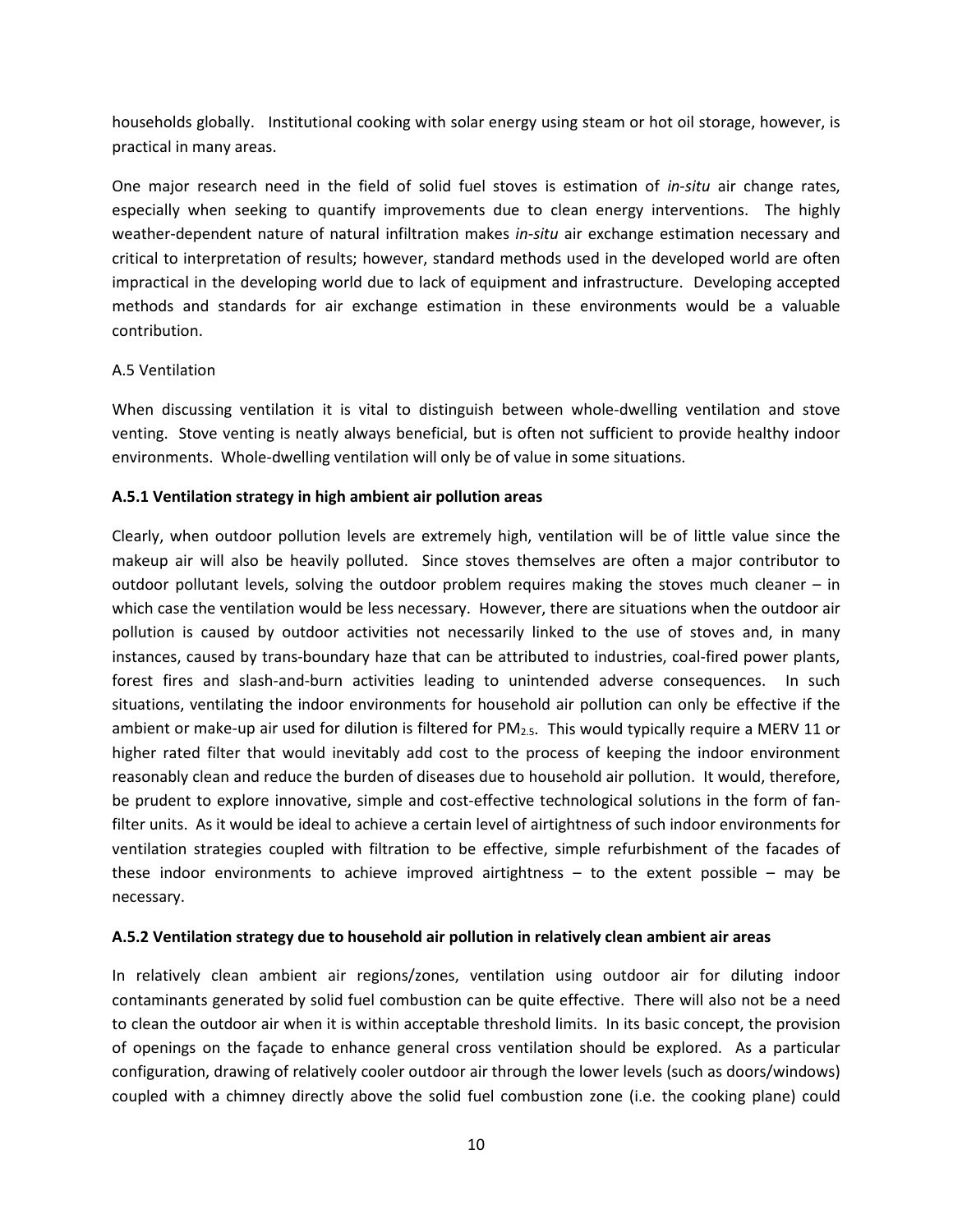prove beneficial. It is apparent that these natural ventilation strategies described will be dependent on wind conditions, both in terms of direction and intensity. When infrastructure allows, an enhancement could be considered by providing a simple cost-effective exhaust strategy (either an exhaust fan upstream of the chimney and close to the cooking zone or a downstream self-activated roof turbine fan at the chimney end).

#### A.6 Social Considerations

Finally, as with any household behavior that is intimately connected with daily life, there are cultural and social aspects of cooking patterns that are often slow to change even when more convenient and healthful alternatives become available. As with any new technologies, there tends to be a period of overlap between the old and new, which for cooking is called "stacking", i.e. both old and new devices are used, but usually for different cooking tasks. Means are needed to shorten this period in order to maximize the health and other benefits of improved stoves and fuels. In addition, new cooking stove and/or fuel also can pose significant cost to the poorest families who rely mostly on biomass. Thus innovative ways to enhance affordability is required for large-scale dissemination to the poor. Indeed, the global challenge from a public health standpoint could be summarized as finding ways to move poor people into healthier behaviors and living conditions before they become wealthy by promoting, in this case, the best cooking technology in the world by applying modern financial, behavior, and information science in doing so. This is how to enhance health for the bottom billions.

### **REFERENCES**

Amegah, A.K., R. Quansah, and J.J.K. Jaakkola. 2014. "Household Air Pollution from Solid Fuel Use and Risk of Adverse Pregnancy Outcomes: A Systematic Review and Meta-Analysis of the Empirical Evidence." PloS one **9**(12): art. no. e113920.

Bonjour, S., H. Adair-Rohani, J. Wolf, N. Bruce, S. Mehta, A. Pruss-Ustan, M. Lahiff, E. Rehfuess, V. Mishra, and K.R. Smith. 2013. "Solid Fuel Use for Household Cooking: Country and Regional Estimates for 1980-2010." *Environ Health Perspect* **121**:784–790.

Brauer, M., G. Freedman, J. Frostad, A. van Donkelaar, R.V. Martin, F. Dentener, R. van Dingenen, K. Estep, et al. 2016. "Ambient Air Pollution Estimation for the Global Burden of Disease 2013." *Environ Sci & Tech* **50**: 79-88.

Brook, R.D., S. Rajagopalan, C.A. Pope, J. Brook, and A. Bhatnagar. 2010. "AHA Scientific Statement: Particulate Matter Air Pollution and Cardiovascular Disease; An Update to the Scientific Statement From the American Heart Association." Circulation 121, no. 21: 2331-2378.

Burnett, R.T., C.A. Pope, M. Ezzati, C. Olives, S.S. Lim, S. Mehta, H.H. Shin, G. Singh, B. Hubbell, M. Brauer, and H.R. Anderson. 2014. "An Integrated Risk Function for Estimating the Global Burden of Disease Attributable to Ambient Fine Particulate Matter Exposure." *Environ Health Perspect* **122**: 397- 403.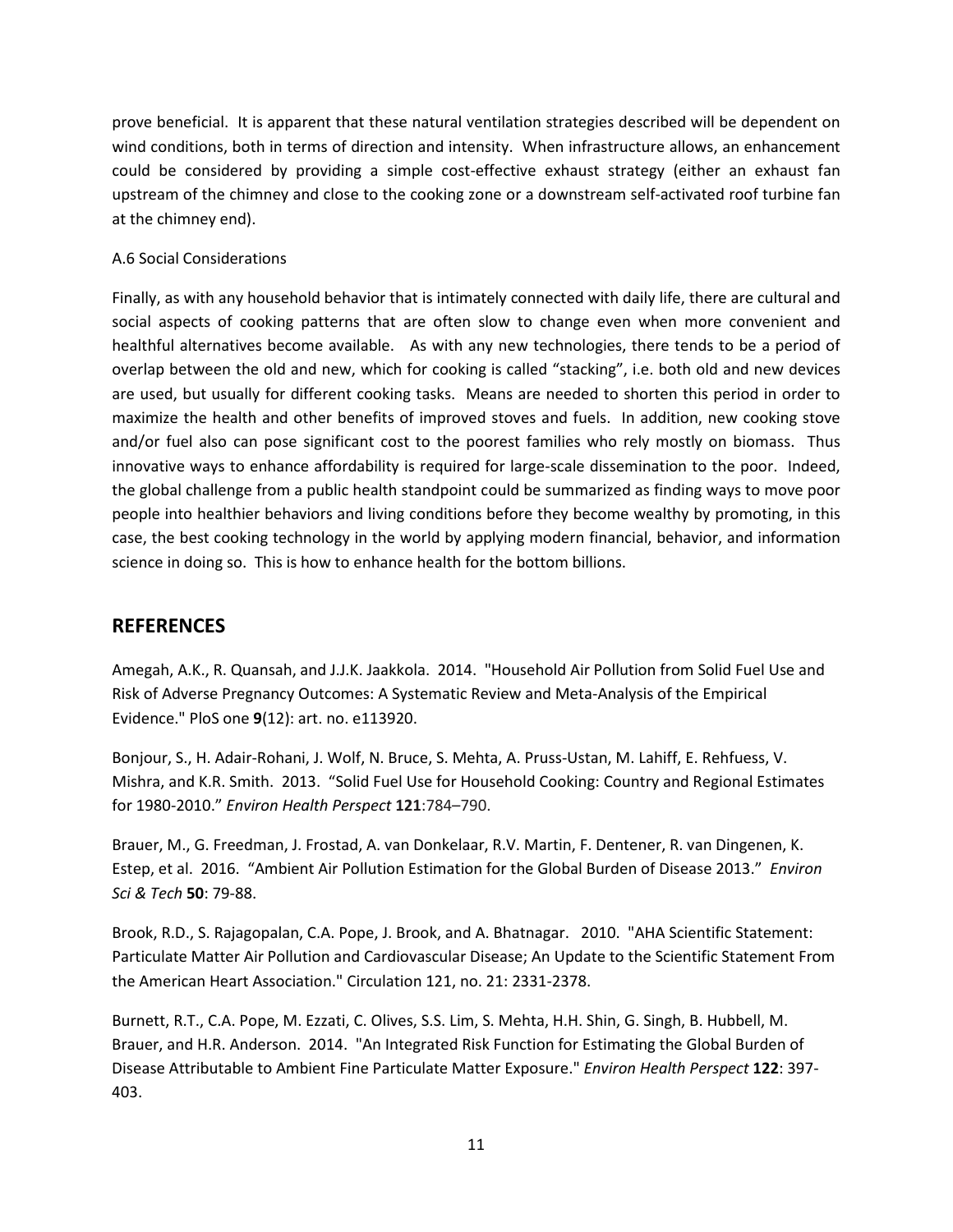Carter, E.M., M. Shan, X. Yang, J. Li, and J. Baumgartner. 2014. "Pollutant Emissions and Energy Efficiency of Chinese Gasifier Cooking Stoves and Implications for Future Intervention Studies." *Environmental science & technology* **48**(11): 6461-6467.

Chafe, Z.A., M. Brauer, Z. Klimont, R. Van Dingenen, S. Mehta, S. Rao, K. Riahi, F. Dentener, and K.R. Smith. 2014. "Household Cooking with Solid Fuels Contributes to Ambient PM2.5 Air Pollution and the Burden of Disease." *Environ Health Perspect* **122**: 1314-1320.

Chafe, Z., M. Brauer, M. Heroux, Z. Klimont, T. Lanki, R. Salonen, and K.R. Smith. 2015. *Residential Heating with Wood and Coal: Health Impacts and Policy Options in Europe and North America.* World Health Organization: Bonn, Germany.

Chakravarthy, U., T.Y. Wong, A. Fletcher, E. Piault, C. Evans, G. Zlateva, R. Buggage, A. Pleil, and P. Mitchell. 2010. "Clinical Risk Factors for Age-Related Macular Degeneration: A Systematic Review and Meta-Analysis." *BMC Ophthalmology* **10**(1): 31.

Cong, R., B. Zhou, Q. Sun, H. Gu, N. Tang, and B. Wang. 2008. "Smoking and the Risk of Age-Related Macular Degeneration: A Meta-Analysis." *Annals of epidemiology* **18**(8): 647-656.

GBD 2013 Risk Factors Collaborators. 2015. "Global, Regional, and National Comparative risk assessment of 79 behavioural, environmental and occupational, and metabolic risks or clusters of risks in 188 countries, 1990–2013: a systematic analysis for the Global Burden of Disease Study 2013." *Lancet* **386**(10010): 2287-2323.

Grabow, K., D. Still, and S. Bentson. 2013. "Test Kitchen Studies of Indoor Air Pollution from Biomass Cookstoves." *Energy for Sustainable Development* **17**: 458–462.

Hosgood, H.D., H. Wei, A. Sapkota, I. Choudhury, N. Bruce, K.R. Smith, N. Rothman, and Q. Lan. 2011. "Household Coal Use and Lung Cancer: Systematic Review and Meta-Analysis of Case-Control Studies, with an Emphasis on Geographic Variation." *Int. J. of Epidemiology* **40**(3): 719-728.

Huang, H., S-C Lee, J-J Cao, C-W Zou, X-G Chen, and S-J Fan. 2007. "Characteristics of Indoor/Outdoor PM2.5 and Elemental Components in Generic Urban, Roadside, and Industrial Plant Areas of Guangzhou City, China." *J. of Env. Sci.* **19**:35-43.

Jetter, J., Y. Zhao, K.R. Smith, B. Khan, T. Yelverton, P. DeCarlo, and M. Hays. 2012. "Pollutant Emissions and Energy Efficiency under Controlled Conditions for Household Biomass Cookstoves and Implications for Metrics Useful in Setting International Test Standards." *Environ Sci Tech.* **46**: 10827−10834.

Johnson, M.A., and R.A. Chiang. 2015. "Quantitative Guidance for Stove Usage and Performance to Achieve Health and Environmental Targets." *Env Health Perspectives* **123**(8): 820-826.

Kendall, M., L. Bonnano, L. A. Wallace, and M. Lippmann. 2002. "Indoor-Outdoor PM2.5 And PM10 In New York City." Presented at International Society of Exposure Analysis Conference, Vancouver, Canada, August 11-15, 2002.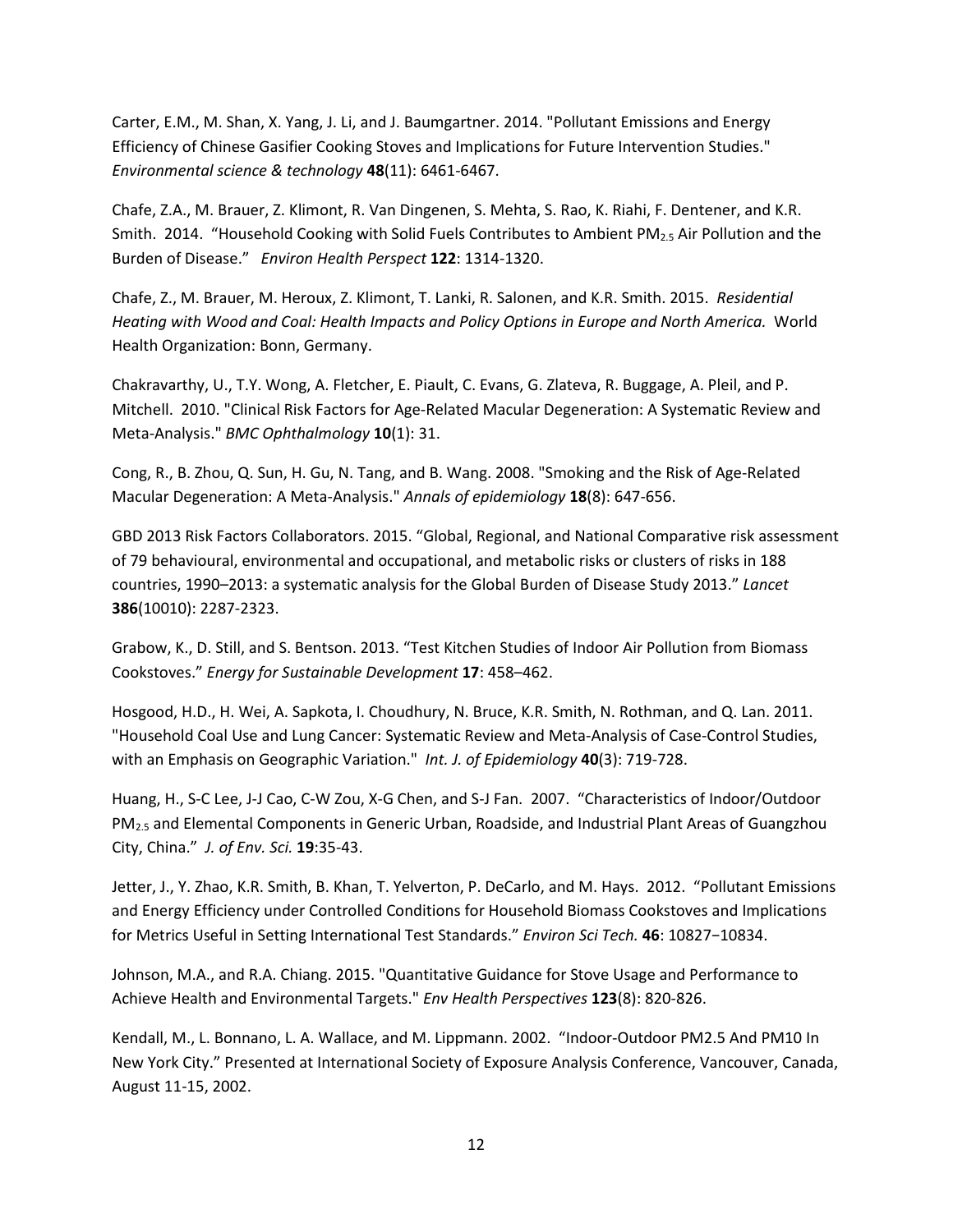Lelieveld, J., J.S. Evans, M. Fnais, D. Giannadaki, and A. Pozzer. 2015. "The Contribution of Outdoor Air Pollution Sources to Premature Mortality on a Global Scale." *Nature* **525**: 367-384.

Lim, S.S., T. Vos, A.D. Flaxman, G. Danaei, K. Shibuya, H. Adair-Rohani, M. Amann, H.R. Anderson, et al. 2012. "A Comparative Risk Assessment of Burden of Disease and Injury Attributable to 67 Risk Factors and Risk Factor Clusters in 21 Regions, 1990–2010: A Systematic Analysis for the Global Burden of Disease Study 2010". *Lancet* **380**(9859): 2224-2260.

Liu, J., D.L. Mauzerall, Q. Chen, Q. Zhang, Y. Song, W. Pemg, Z. Klimont, X. Qiu, S. Zhang, M. Hu, W. Lin, K.R. Smith, and T. Zhu. 2016. "Air Pollutant Emissions from Chinese Households: A Major and Underappreciated Ambient Pollution Source." *PNAS* Early Edition [www.pnas.org/cgi/doi/10.1073/pnas.1604537113.](http://www.pnas.org/cgi/doi/10.1073/pnas.1604537113)Massey, D., A. Kulshrestha, J, Masih, and A. Taneja. 2012. "Seasonal Trends of PM<sub>10</sub>, PM<sub>5.0</sub>, PM<sub>2.5</sub> & PM<sub>1.0</sub> in Indoor and Outdoor Environments of Residential Homes Located in North-Central India." *Building and Environment* **47**:223-231.

Misra, P., R. Srivastava, A. Krishnan, V. Sreenivaas, and C.S. Pandav. 2012. "Indoor Air Pollution-Related Acute Lower Respiratory Infections and Low Birthweight: A Systematic Review." *Journal of Tropical Pediatrics* **58**(6): 457-466.

Naeher, L.P., M. Brauer, M. Lipsett, J.T. Zelikoff, C. Simpson, J.Q. Koenig, and K.R. Smith. 2007. "Woodsmoke health effects: A review." *J of Inhalation Toxicology*, **19**(1): 1-47.

Ochir, C., K.R. Smith, L.D. Hill, P.B. Olkhanud, Y. Damdinsuren, M. Odsuren, R. Edwards, and J. Turner. 2014. *Air Pollution and Health in Ulaanbaatar.* Final Project Report for the Ministry of the Environment and Green Development, Ulaanbaatar, Mongolia.

Pekey, B., Z.B. Bozkurt, H. Pekey, G. Dogan, A. Zararsiz, N. Efe, and G. Tuncel. 2010. "Indoor/Outdoor Concentrations and Elemental Composition of PM10/PM2.5 in Urban/Industrial Areas of Kocaeli City, Turkey." *Indoor Air* **20**:112-125.

Pope, C.A. 3<sup>rd</sup>, R.T. Burnett, D. Krewski, M. Jerrett, Y.Shi, E.E. Calle, and M.J. Thun. 2009. "Cardiovascular Mortality and Exposure to Airborne Fine Particulate Matter and Cigarette Smoke: Shape of the Exposure-Response Relationship." Circulation 120, no. 11: 941-948.

Pope, C.A. 3<sup>rd</sup>, R.T. Burnett, M.C. Turner, A. Cohen, D. Krewski, M. Jerrett, S.M. Gapstur, and M.J. Thun. 2011. "Lung Cancer and Cardiovascular Disease Mortality Associated with Ambient Air Pollution and Cigarette Smoke: Shape of the Exposure-Response Relationships." *Environ Health Perspect* **119**(11): 1616-1621.

Pope, D.P., V. Mishra, L. Thompson, A.R. Siddiqui, E.A. Rehfuess, M. Weber, and N.G. Bruce. 2010. "Risk of Low Birth Weight and Stillbirth Associated with Indoor Air Pollution from Solid Fuel Use in Developing Countries." *Epidemiologic Reviews* **32**:70-81.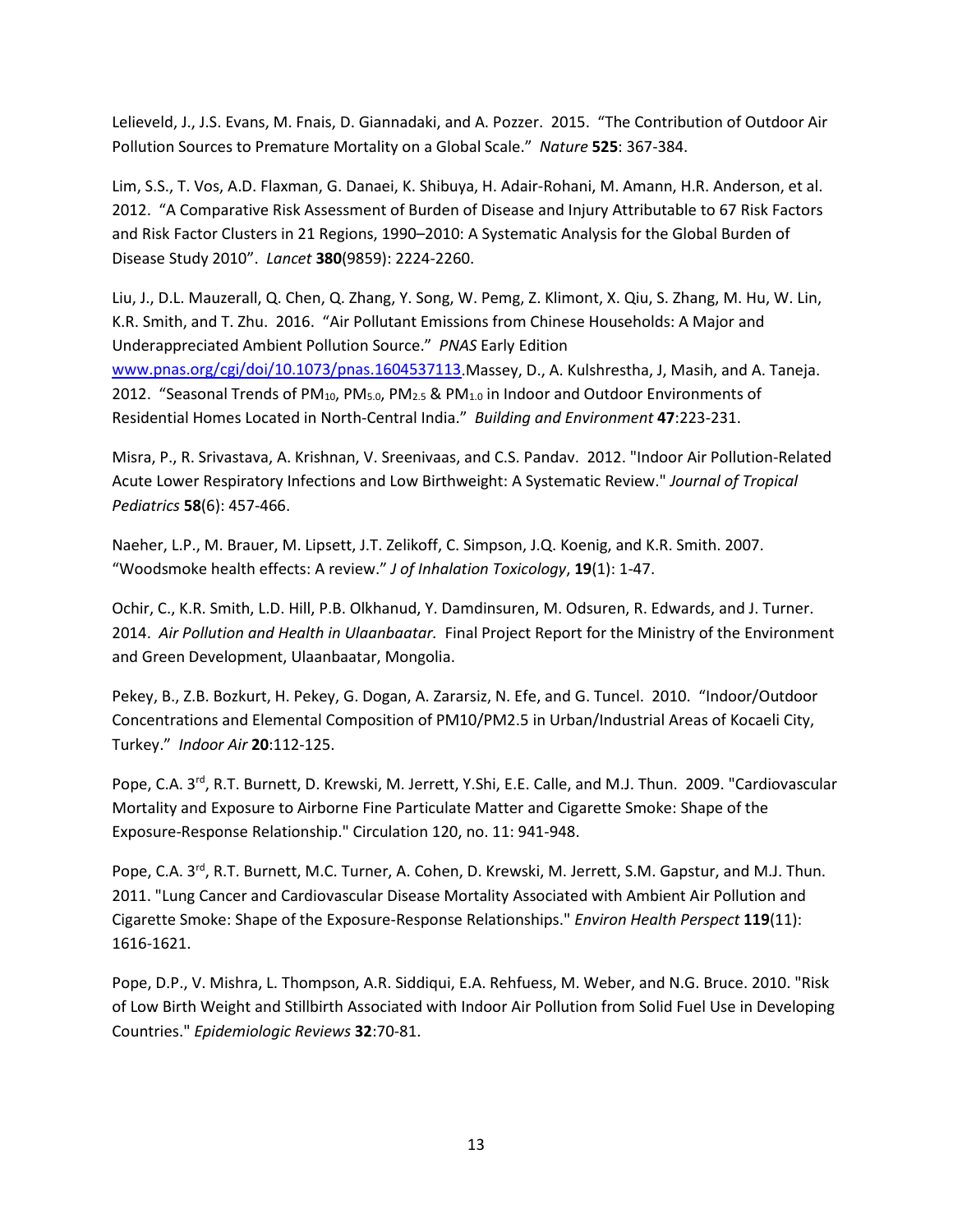Smith, K.R., J.P. McCracken, M.W. Weber, A. Hubbard, A. Jenny, L.M. Thompson, J. Balmes, A. Diaz, B. Arana, and N. Bruce. 2011. "Effect of Reduction in Household Air Pollution on Childhood Pneumonia in Guatemala (RESPIRE): A Randomised Controlled Trial." *The Lancet* **378**(9804): 1717-1726.

Smith, K.R., N. Bruce, K. Balakrishnan, H. Adair-Rohani, J. Balmes, Z. Chafe, M. Dherani, H.D. Hosgood, S. Mehta, D. Pope, E. Rehfuess, and others in the HAP CRA Expert Group. 2014. "Millions dead: how do we know and what does it mean? Methods used in the Comparative Risk Assessment of Household Air Pollution." *Ann Rev of Public Health* **35**: 185-206.

Smith K. R. and A. Sagar. 2014. "Making the clean available: Escaping India's chulha trap". *Energy Policy* **75**: 410–414, 2014.

Still, D., S. Bentson, and H. Li. 2015a. "Results of Laboratory Testing of 15 Cookstove Designs in Accordance with the ISO/IWA Tiers of Performance." *Ecohealth* **12**(1): 12-24.

Still, D., S. Bentson, R.H. Lawrence Jr., and D. Andreatta. 2015b. *Clean Burning Biomass Cookstoves*. Aprovecho Research Center, Cottage Grove, OR.

Straif, K., R. Baan, Y. Grosse, B. Secretan, F. El Ghissassi, V. Cogliano, and WHO International Agency for Research on Cancer Monograph Working Group. 2006. "Carcinogenicity of household solid fuel combustion and of high-temperature frying." *The Lancet Oncology* **7**(12): 977-978.

WHO. 2014a. *Burden of Disease from Household Air Pollution for 2012.* World Health Organization, Geneva.

WHO. 2014b. WHO *Indoor air quality guidelines: household fuel combustion,* Summary: World Health Organization, Geneva, 152 pp.

Wrangham, R. 2009. Catching Fire: How Cooking Made Us Human. London: Profile Books.

Zhu, C-S, J-J. Cao, C-J Tsai, Z-X Shen, K-F Ho, and S-X Liu. 2010. "The Indoor and Outdoor Carbonaceous Pollution during Winter and Summer in Rural Areas of Shaanxi, China." *Aerosol and Air Quality Research* **10**:550-558.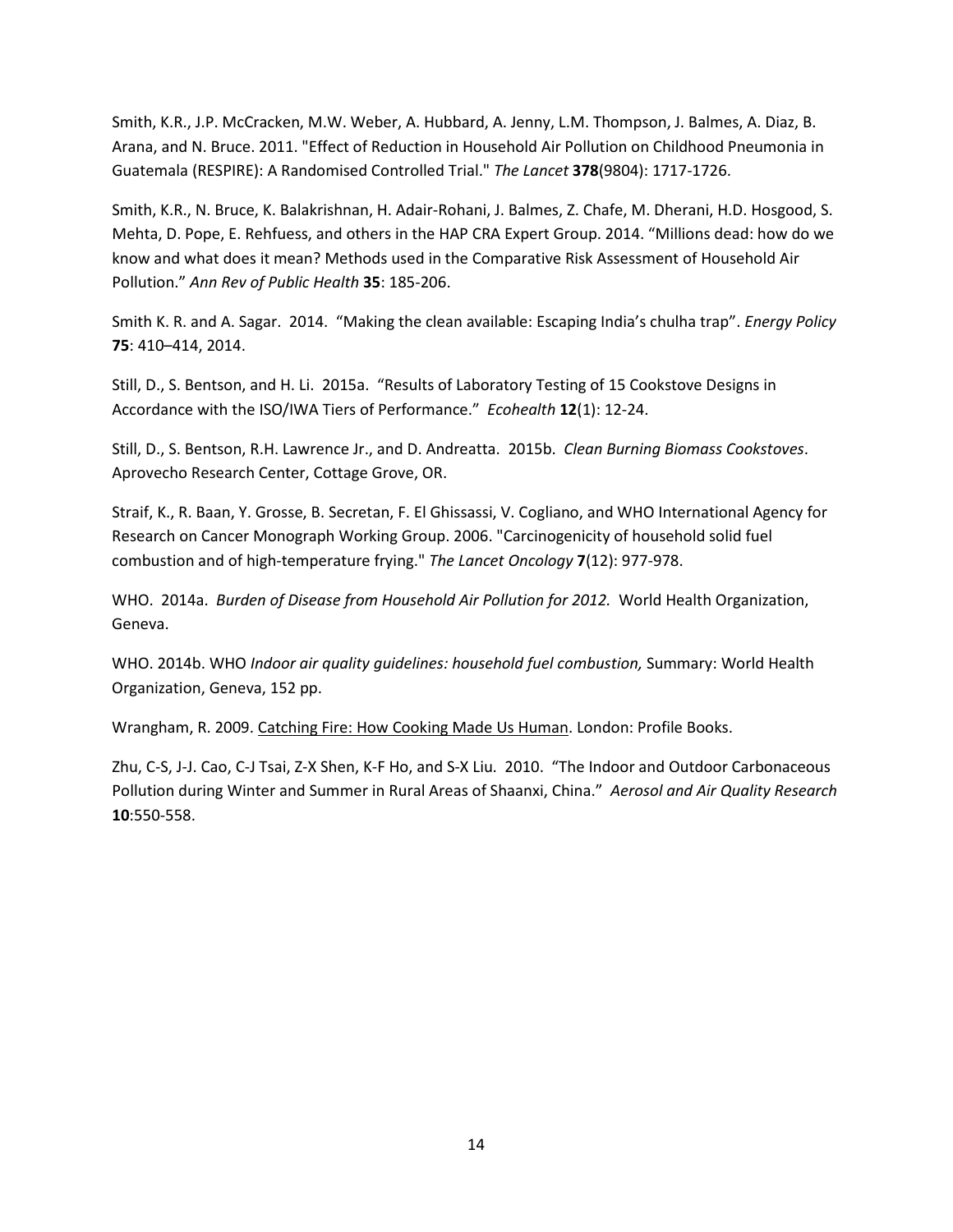#### **Appendix B – Health Effects associated with Residential Solid Fuel Use**

Glossary:

*Meta-analysis* – a statistical approach to combine the results of multiple studies into a single risk estimate and confidence interval by weighting the contribution of separate studies according to quality criteria.

*Odds Ratio (OR)* – measure of association between exposure and outcome; a confidence interval above 1.0 indicates a statistically significant increase in risk. An odds ratio of 1.5, for example, means that there is a 50% greater likelihood of the outcome occurring than if the exposure had not been present. Odds ratios or the similar term, relative risks (RRs), are commonly reported along with a confidence interval (CI) indicating the range within which there is a 95% chance that the true effect lies. The usual convention is that if the CI does not include 1.0, the effect found is considered statistically significant.

**Pregnancy and birth outcomes.** The fetal, neonatal, and infant periods are considered to be very critical periods of maturation during which adverse environmental effects like exposure to air pollution may have permanent consequences. The small number of studies that have evaluated the relationship between solid fuel use and outcomes related to pregnancy and birth including low birth weight, stillbirth, pre-term birth, and miscarriage have been reviewed in detail by Pope et al (2010), Misra et al (2012), and Amegah et al (2014), and are briefly summarized here. A recent systematic review and meta-analysis found that the increased risk of low birth weight associated with solid fuel use (compared with clean-burning stoves) was OR=1.38 (95% CI: 1.25, 1.52) and an associated mean reduction of 96.6 g (95% CI: 68.5, 124.7) in birth weight; the increased risk of stillbirth was OR=1.51 (95% CI: 1.23, 1.85) (Pope, 2010), with other reviews finding similar results. In one case-control study that measured miscarriage and ascertained neural tube defect and provided a case definition, the researchers found an increased risk of second trimester miscarriage (OR: 3.83, 95% CI: 1.50, 9.90) associated with use of solid fuels among Indian women, after controlling for period of gestation.

**Respiratory outcomes and infections in children and adults.** There is strong and consistent evidence of a causal association between HAP exposure and acute lower respiratory infections in children, which are the leading causes of death in young children in developing countries. A review and meta-analysis from the WHO found that children exposed to HAP were at an increased risk of acute lower respiratory infection, or ALRI (pooled OR=1.56, 95% CI: 1.33, 1.83). For severe ALRI, as determined by physician diagnosis or low oxygen saturation, the risk of ALRI was nearly two-fold among children exposure to HAP (pooled OR=2.04, 95% CI: 1.33, 3.14). Among adults, a number of studies have assessed the association between HAP from solid fuels and chronic obstructive pulmonary disease, or COPD. COPD was estimated to be responsible for 2.9 million deaths in 2010, and was the third leading cause of death globally after cardiovascular diseases. The WHO-led meta-analysis found an almost two-fold risk of ALRI among adults exposed to HAP (pooled OR=1.94, 95% CI: 1.62, 2.33) though there was significant heterogeneity of the studies and evidence of publication bias (WHO 2014b). There is nonetheless strong overall evidence suggesting a causal relationship between HAP exposure and COPD, particularly in light of the very strong evidence linking smoke and COPD.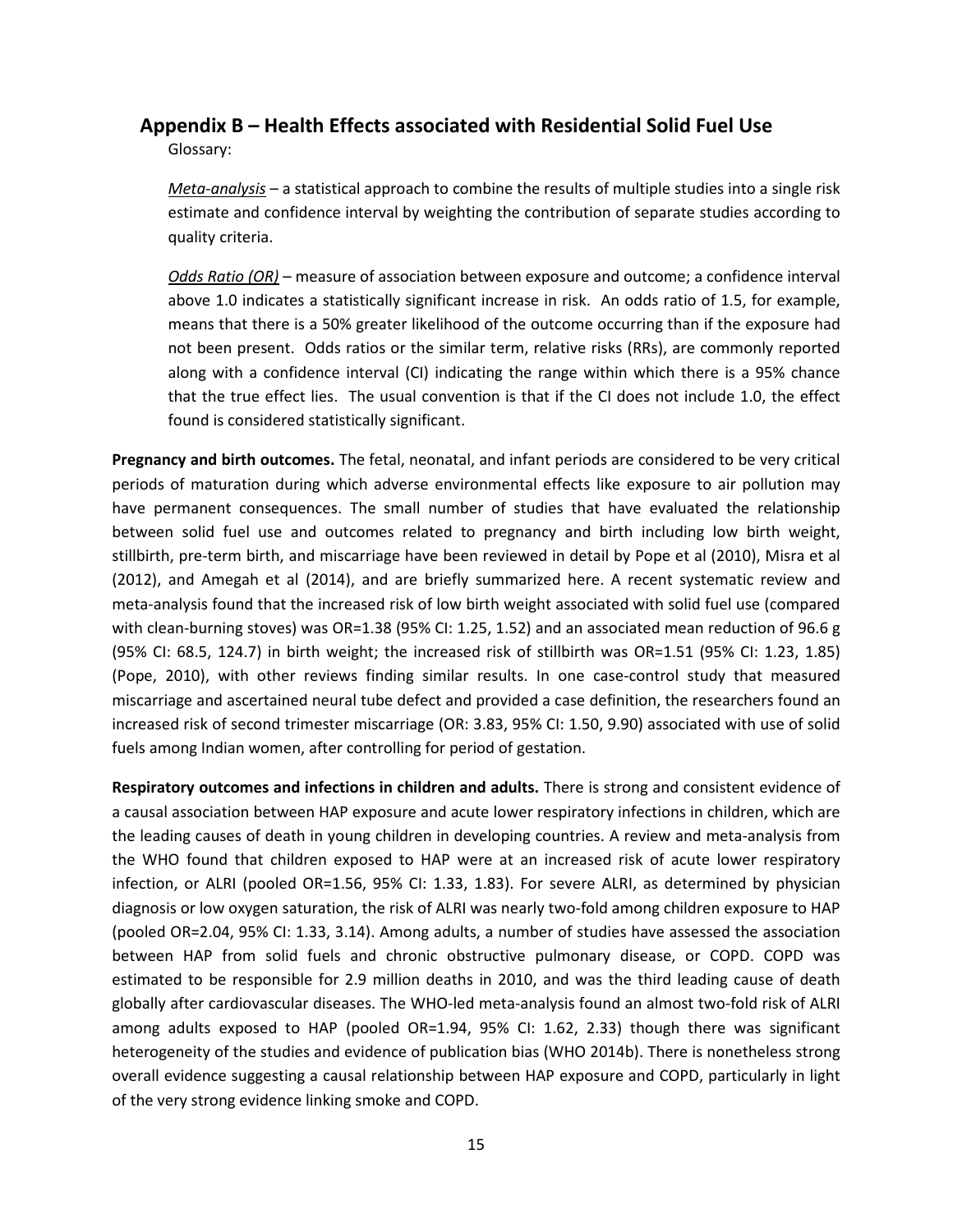**Cardiovascular diseases.** Cardiovascular diseases are the leading causes of death globally and increasing in most developing countries (Lim et al. 2012). A large body of literature on smoking and ambient air pollution demonstrates a causal association with the development of cardiovascular disease and the incidence of cardiovascular events, and with longer-term exposure being associated with even greater risk (Brook et al. 2010; Lim et al. 2012). In contrast, no studies of household air pollution have been long or large enough to assess a possible causal association between solid fuel use and the development of clinical cardiovascular disease. Thus, the hypotheses that associate HAP with cardiovascular diseases are based almost entirely on inferences from exposures to outdoor air pollution and smoking (active and secondhand) (Burnett et al., 2014).

**Cancer.** There is strong and consistent epidemiologic evidence that demonstrates a causal relationship between cooking and heating with coal and lung cancer. In a systematic review and meta-analysis conducted by Hosgood et al., household coal use for cooking and heating was strongly associated with an increased risk of lung cancer when evaluating all studies (pooled OR=2.15, 95% CI: 1.61, 2.89) (Hosgood et al., 2011), and it was classified as a Group 1 carcinogen by the International Agency for Research on Cancer (IARC) (Straif et al., 2006). Exposure to biomass smoke was classified as 'probably carcinogenic' (Group 2A), in large part due to less epidemiologic evidence. A meta-analysis conducted for the WHO Guideline group found an increased risk of lung cancer from biomass cooking for both men (pooled OR=1.17, 95% CI: 1.05, 1.31) and women (pooled OR=1.20, 95% CI: 0.97, 1.49), with some heterogeneity between studies (WHO 2014b). Though studies of smoking (active and secondhand) further support the hypothesis of a link between HAP and other types of cancers (WHO 2014b), further research in this area is needed.

**Cataracts.** There is consistent epidemiologic evidence suggesting HAP exposure is associated with severe lens opacification, or cataract (Lim et al. 2012), a relationship which is further supported by strong evidence linking smoking with cataract and age-related macular degeneration (Cong, 2008; Chakravarthy et al. 2010). The pooled relative risk for seven studies comparing cataracts among biomass versus cleaner-burning fuel users using a random effects model was 2.46 (1.74, 3.50) (Lim et al. 2012).

**Exposure-response relationships.** The exposure-response relationship between PM2.5 and lung cancer is approximately linear, meaning that the relative benefit achieved with a given intervention does not depend on the baseline exposure (Pope et al. 2011). In contrast, the observed exposure-response between biomass smoke exposure and ALRI in children from the RESPIRE study and extrapolated exposure-response relationships between PM<sub>2.5</sub> and ischemic heart disease and stroke in adults are strongly suggestive of 'supralinear' exposure-response relationships, meaning that the relative risk of disease is very steep at low levels of exposure and then flattens off at the highest exposure levels (Burnett et al. 2014, Pope et al. 2009, Smith et al. 2011). The supra-linear relationship has important implications for the health benefits from clean energy technologies since it suggests that exposures likely need to be very low to observe a measurable population health benefit for many important outcomes. In light of this evidence, for example, it is unlikely that ventilation of a biomass cookstove on its own is sufficient for reducing  $PM_{2.5}$  to a sufficiently low level. Further, the use of traditional stoves in conjunction with cleaner-burning stoves and fuels (i.e., stove stacking, discussed in detail in the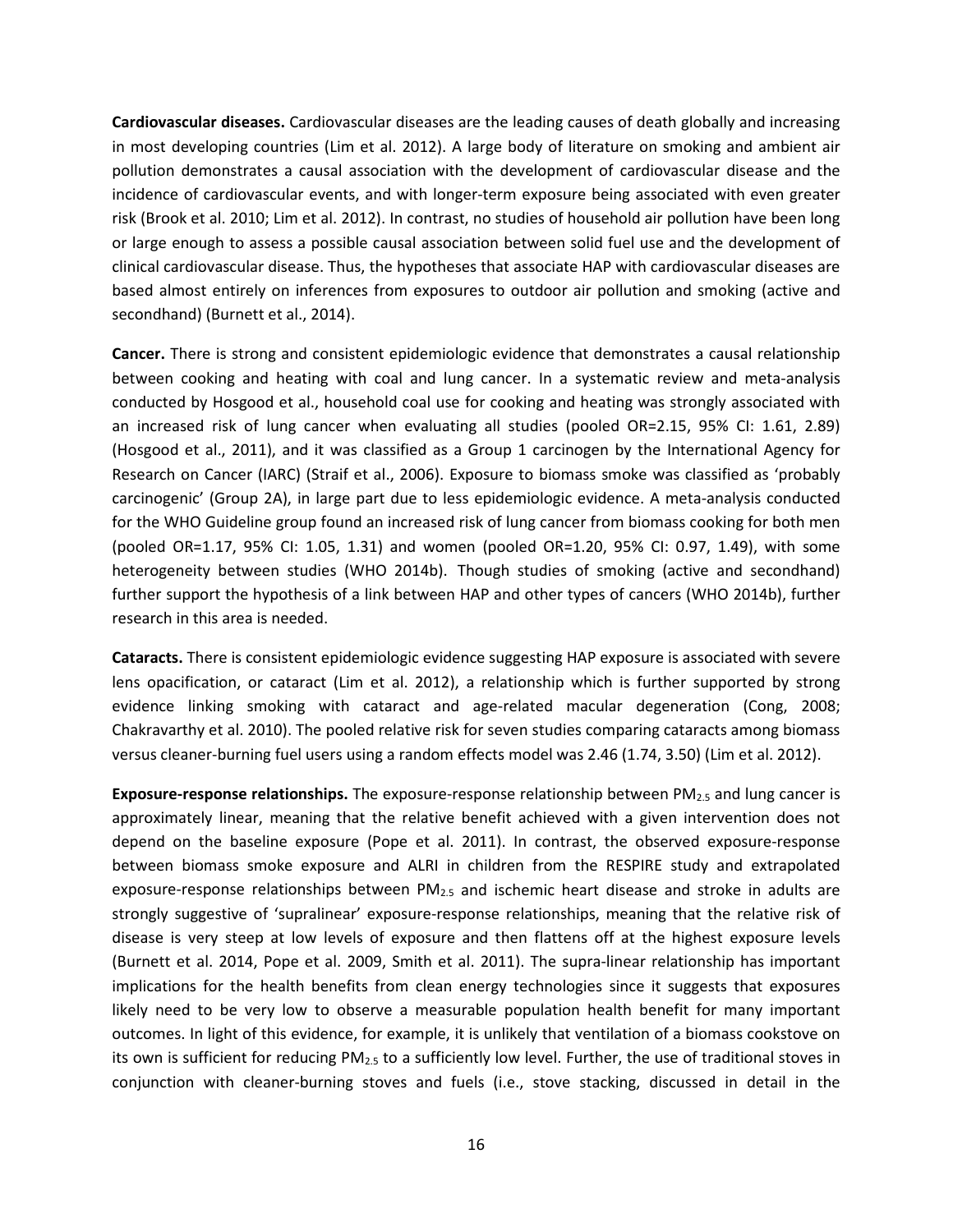following section) may largely negate any potential health benefits of the intervention (Johnson and Chiang 2015).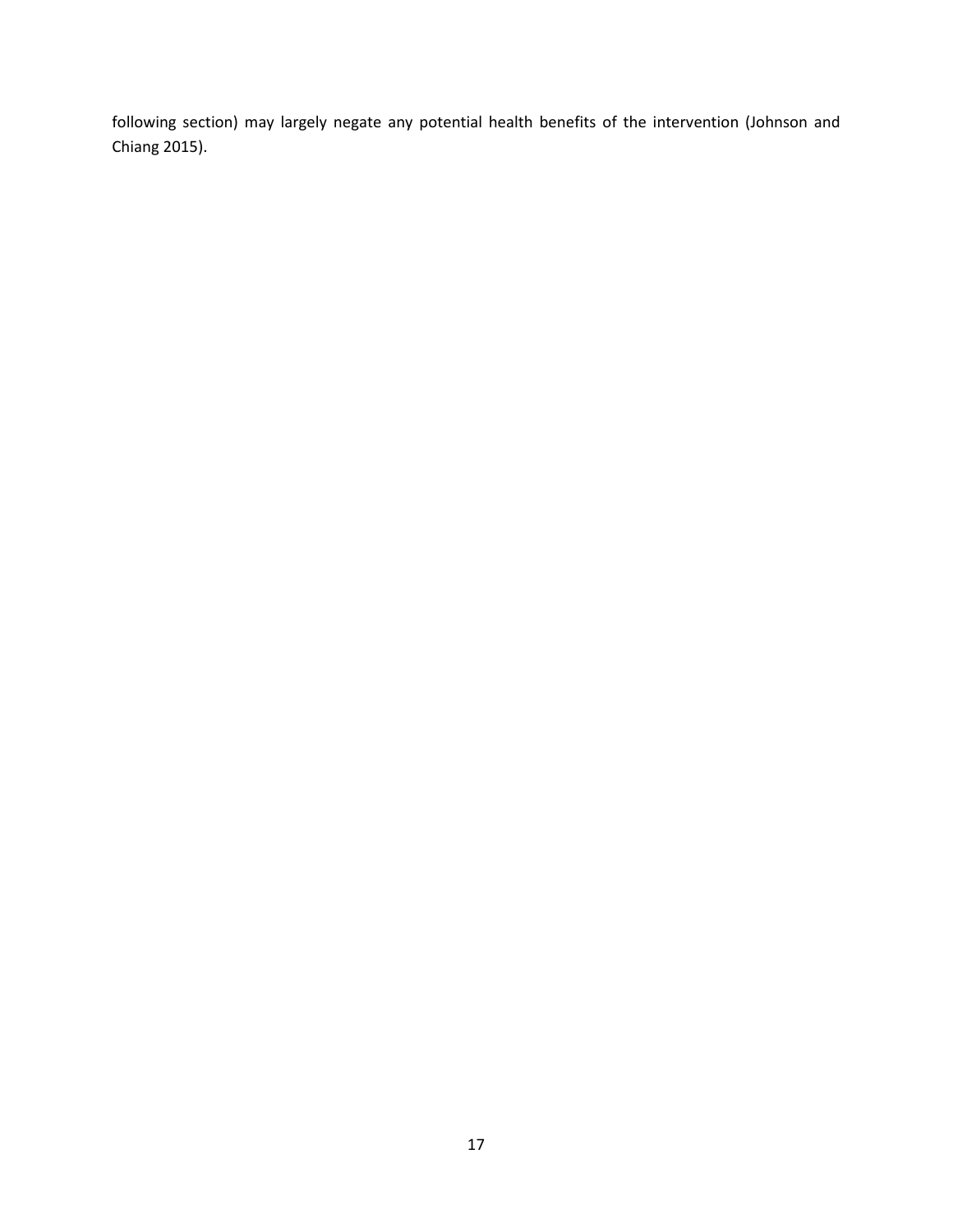## **Appendix C – Stove Technologies and Emissions**

This appendix provides information regarding performance of different stoves from multiple sources, as well as discussing ongoing ISO efforts to develop stove testing standards.

Figure xx shows results from stove evaluations done in a test kitchen. This figure shows three common stove types: the Three Stone Fire (TSF), the Rocket stove, and the Top-Lit Updraft stove (TLUD).





Figure 2. Mean PM<sub>2.5</sub> Concentrations by Stove in Test Kitchen. (Source: Grabow et al. 2013)

The following is a partial summary from *Clean Burning Biomass Cookstoves* (Still et al., 2015b) (note: Tier 4 is the designation for the least-polluting stoves):

- A large range of stoves achieved over 40% thermal efficiency when tested at medium power with a 6mm pot skirt.
- Cleaner burning wood stoves easily achieve Tier 4 on measures of Carbon Monoxide.
- Unfortunately, even the best unvented stoves (in lab tests) emitted more  $PM_{2.5}$  than permitted by the new WHO indoor air guidelines (WHO 2014b) and the similar International Workshop Agreements (IWA) Indoor Air Tier 4 metric.
- A charcoal burning stove scored in the Tier 4 range on all nine ISO/IWA metrics. When charcoal is well made (the wood is completely burnt out) the charcoal does not make appreciable amounts of smoke. The auto-ignition temperature of CO can quickly be reached when the stove is well insulated. Natural draft jets of secondary air also seem to help to combust the CO.
- It must be kept in mind that real world tests of stoves have consistently shown higher levels of CO and PM2.5 compared to lab test results. The next step is to test clean burning stoves in use as one part of an effort to design interventions that might protect health. The effective intervention is certainly a lot more than just the stove.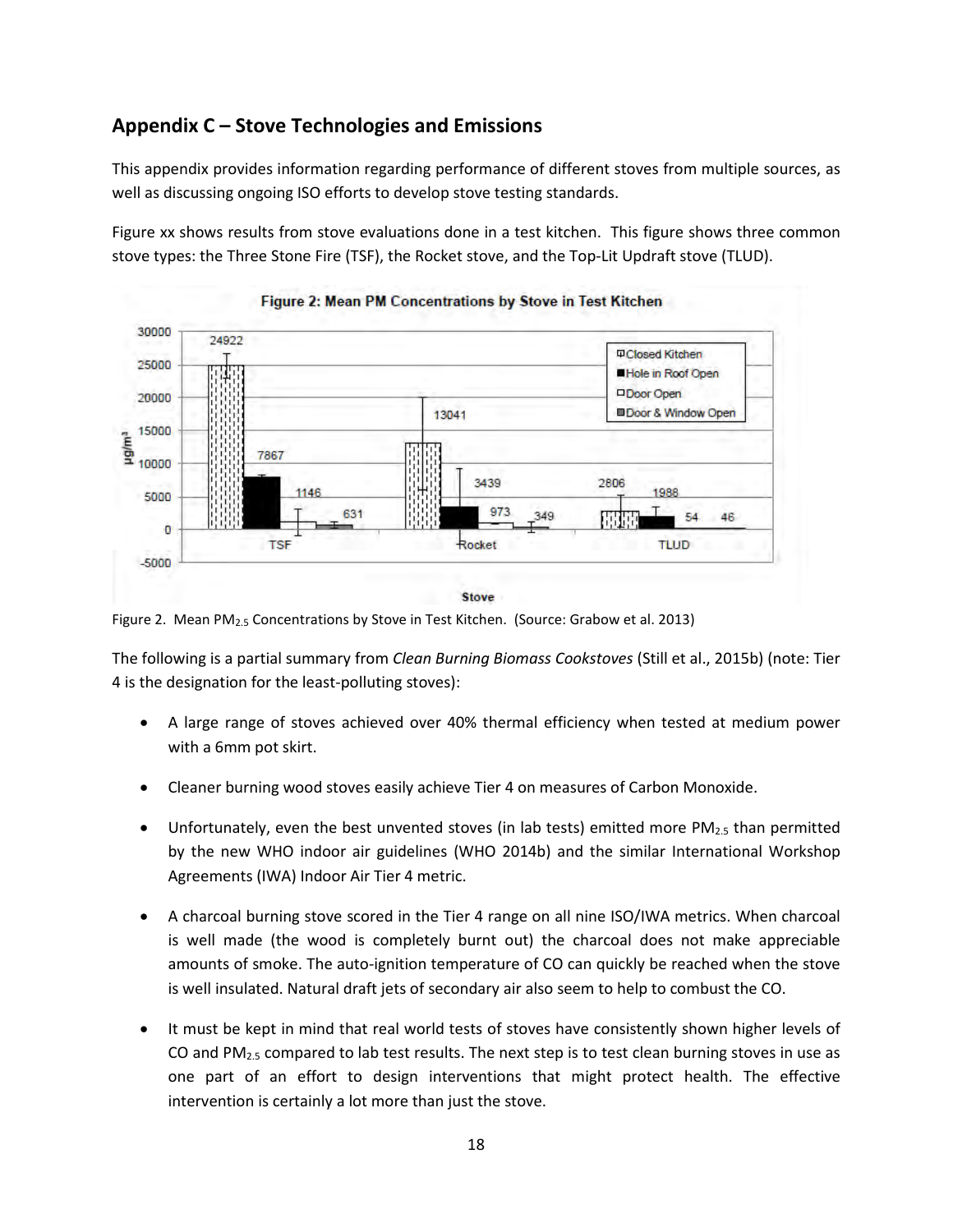Studies of modern biomass cookstoves have found that in laboratory Water Boiling Tests forced air stoves with chimneys can emit less than the WHO vented stove Intermediate Emission rate PM<sub>2.5</sub> target (Still et al. 2015a) (see Appendix D). As with any other results, these need to be verified in the field under conditions of actual use.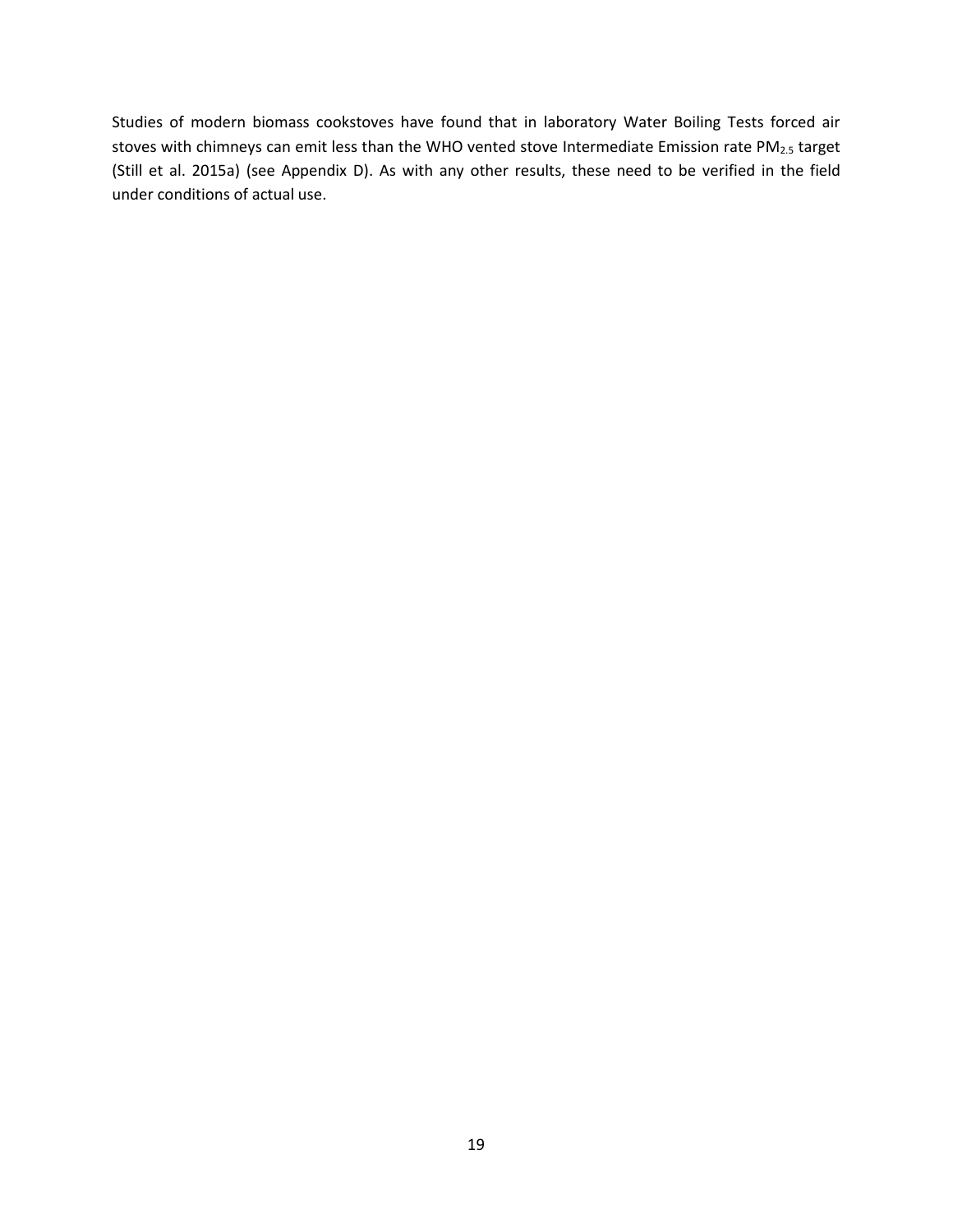## **Appendix D – Activities of World Health Organization (WHO) and International Standards Organization (ISO)**

#### **World Health Organization Indoor Air Quality Guidelines (WHO IAQGs)**

In 2014, the WHO published its Indoor Air Quality Guidelines for Household Fuel Combustion, which was the result of nearly three years of work of a large international expert group that extensively reviewed the world literature on emissions, exposures, health effects, technologies for control, economics, climate, safety, and other aspects of fuels and appliances used for household cooking and lighting, with heaviest emphasis on solid fuels for cooking in developing countries. This work was extensively peer reviewed and then revised, again reviewed and revised, and then separately reviewed and revised according to the rigorous internal protocols that WHO now uses to evaluate and approve all recommendation and guideline documents. The entire process was subject to extensive scrutiny of potential conflicts of interest among the expert group members and reviewers. A common set of methods was developed and published for assessing and judging evidence and, as much as possible, applied across all aspects of the review. The extended Summary is available in hard copy (WHO 2014) but the eleven chapters presenting the main evidence reviews are only available on the WHO website<sup>[5](#page-23-0)</sup>.

Four groups of recommendation were made:

**1 – Emission rate targets: limits to emissions indoors and via flues that can be considered health protective based on the previously published WHO Air Quality Guidelines (WHO 2006) 2 – Policy during transition: recommend moving to clean fuels as rapidly as possible and promote lower emission stoves in the interim for populations not soon able to adopt clean fuels 3 – Household use of coal: recommend prohibition of any unprocessed coal use in households and caution about use of so-called "clean coals"**

**4 – Household use of kerosene: recommend no expansion of use and caution about any use**

Of most relevance to this ASHRAE document are the quantitative Emission Rate Targets (ERTs) for PM2.5 and CO for household cookstoves, which are reproduced below from the Summary. Note that separate ERTs are provided for vented and unvented stoves and that intermediate ERTs are provided to allow for benchmarking of stoves that have lower emissions than traditional stoves, but still do not reach the final recommended ERTs. Also note that the ERTs are framed in a probabilistic manner because there are wide ranges in the household conditions (hours of use per day, household volume, and air exchange rates) that affect the relationship between emissions and indoor concentration. The ranges were taken from literature describing the situation in India, which has one-quarter of the world's solid fuel cookstoves and where the most studies on pollution from cookstoves have been done. Monte Carlo modeling was conducted to repeatedly sample within those ranges to derive the final values. Importantly, the ERTs do not claim to represent emissions that would protect every household no matter how small and poorly ventilated from exceeding the AQGs, but rather what would be needed to protect 60%, 90%, etc.

<span id="page-23-0"></span><sup>5</sup> http://www.who.int/indoorair/guidelines/hhfc/en/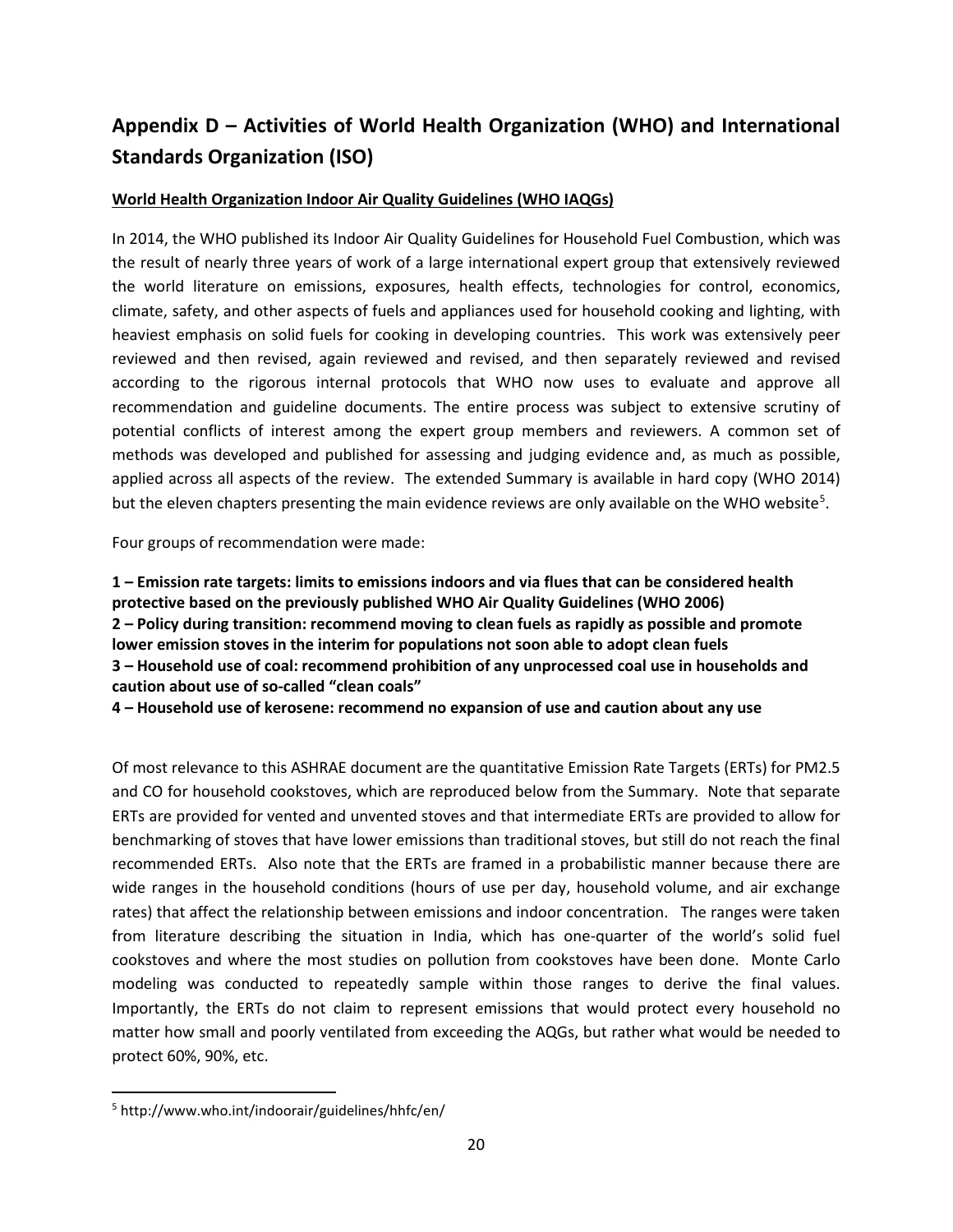Also of particular relevance to this document is an appendix section on Testing facilities and protocol development.

WHO. 2006. WHO *Air quality guidelines global update 2005: particulate matter, ozone, nitrogen dioxide and sulfur dioxide.* Copenhagen: World Health Organization Regional Office for Europe, 484 pp.

WHO. 2014. WHO *Indoor air quality guidelines: household fuel combustion,* Summary, Geneva: World Health Organization, Geneva, 152 pp.

| <b>ERT</b>              | <b>Emission rate</b><br>(mq/min) | <b>Percentage of kitchens</b><br>meeting AQG (10 $\mu$ g/m <sup>3</sup> ) | <b>Percentage of kitchens</b><br>meeting AQG IT-1 (35 µg/m <sup>3</sup> ) |
|-------------------------|----------------------------------|---------------------------------------------------------------------------|---------------------------------------------------------------------------|
| <b>Unvented</b>         |                                  |                                                                           |                                                                           |
| <b>Intermediate ERT</b> | 1.75                             | 6                                                                         | 60                                                                        |
| ERT                     | 0.23                             | 90                                                                        | 100                                                                       |
| Vented                  |                                  |                                                                           |                                                                           |
| <b>Intermediate ERT</b> | 7.15                             | 9                                                                         | 60                                                                        |
| ERT                     | 0.80                             | 90                                                                        | 100                                                                       |

Table R1.3: Emission rate targets (ERT) for meeting WHO AQGs for CO

| <b>ERT</b>              | <b>Emission rate (g/min)</b> | <b>Percentage of kitchens meeting</b><br>24-hour. AQG |
|-------------------------|------------------------------|-------------------------------------------------------|
| <b>Unvented</b>         |                              |                                                       |
| <b>Intermediate ERT</b> | 0.35                         | 50<br>60                                              |
| ERT                     | 0.16                         | 90                                                    |
| Vented                  |                              |                                                       |
| <b>Intermediate ERT</b> | 1.45                         | 60                                                    |
| ERT                     | 0.59                         | 90                                                    |

#### Figure D.1. WHO Emission Rate Targets

International Standards Organization (ISO) Standards Efforts<sup>6</sup>

As of this writing, there is an ISO effort (ISO TC 285) underway to standardize evaluation of solid fuel stoves. This effort has the largest representation of developing world countries of any ISO standard. The intent of TC 285 is to harmonize evaluation of stove and fuel emissions, efficiency, safety, and

<span id="page-24-0"></span><sup>&</sup>lt;sup>6</sup> http://www.iso.org/iso/iso\_technical\_committee?commid=4857971